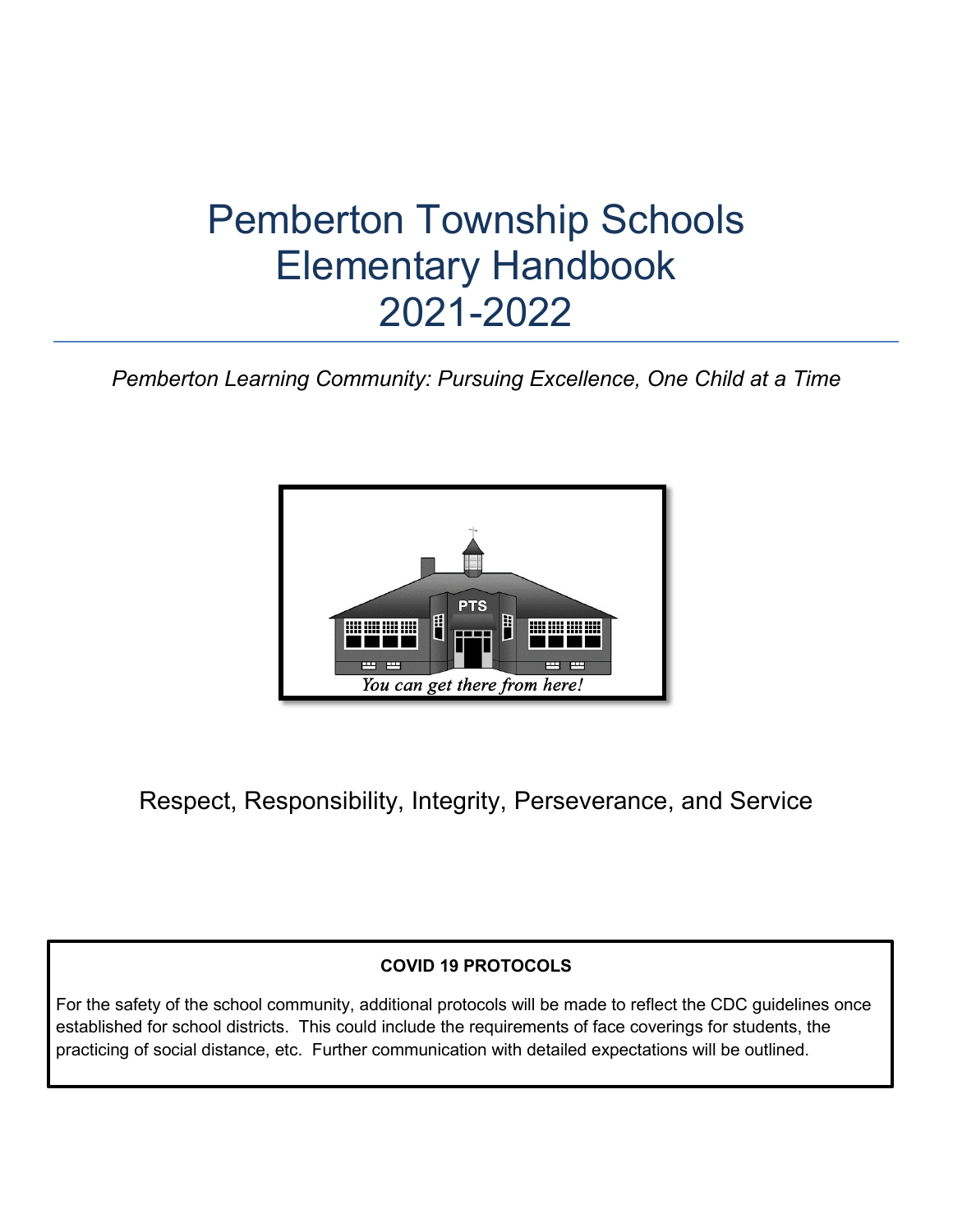## **2021-2022 CALENDAR**

| September 6<br>Labor Day - School Closed |                                             |
|------------------------------------------|---------------------------------------------|
| 7                                        | First Day of School for Students            |
| October 11                               | Columbus Day - School Closed Staff          |
| November 4-5                             | NJEA Convention - School Closed             |
| 11                                       | Veterans Day- School Closed                 |
| 17                                       | Common Planning Day - Early Dismissal       |
| 18-23                                    | Parent Conferences - Early Dismissal        |
| 24                                       | Early Dismissal                             |
| 25-26                                    | Thanksgiving Vacation - School Closed       |
| December 23                              | Early Dismissal                             |
| 24-31                                    | Winter Break - School Closed                |
| <b>January</b> 17                        | Martin Luther King, Jr. Day - School Closed |
| 28                                       | Staff In-service - No School for Students   |
| February 21                              | Presidents Day - School Closed              |
| March 7                                  | Common Planning Day - Early Dismissal       |
| $8 - 11$                                 | Parent Conferences - Early Dismissal        |
| 16                                       | Staff In-service - No School for Students   |
| <b>April</b> 14                          | Spring Break - Early Dismissal              |
| 15-22                                    | Spring Break - School Closed                |
| May $30$                                 | Memorial Day - School Closed                |
| <b>June 14, 15, 16</b>                   | Early Dismissal (Tentative)                 |
| 16                                       | Tentative Last Day for Students             |
| 16                                       | Tentative Last Day for Teachers             |
| 20                                       | School Closed-Juneteenth                    |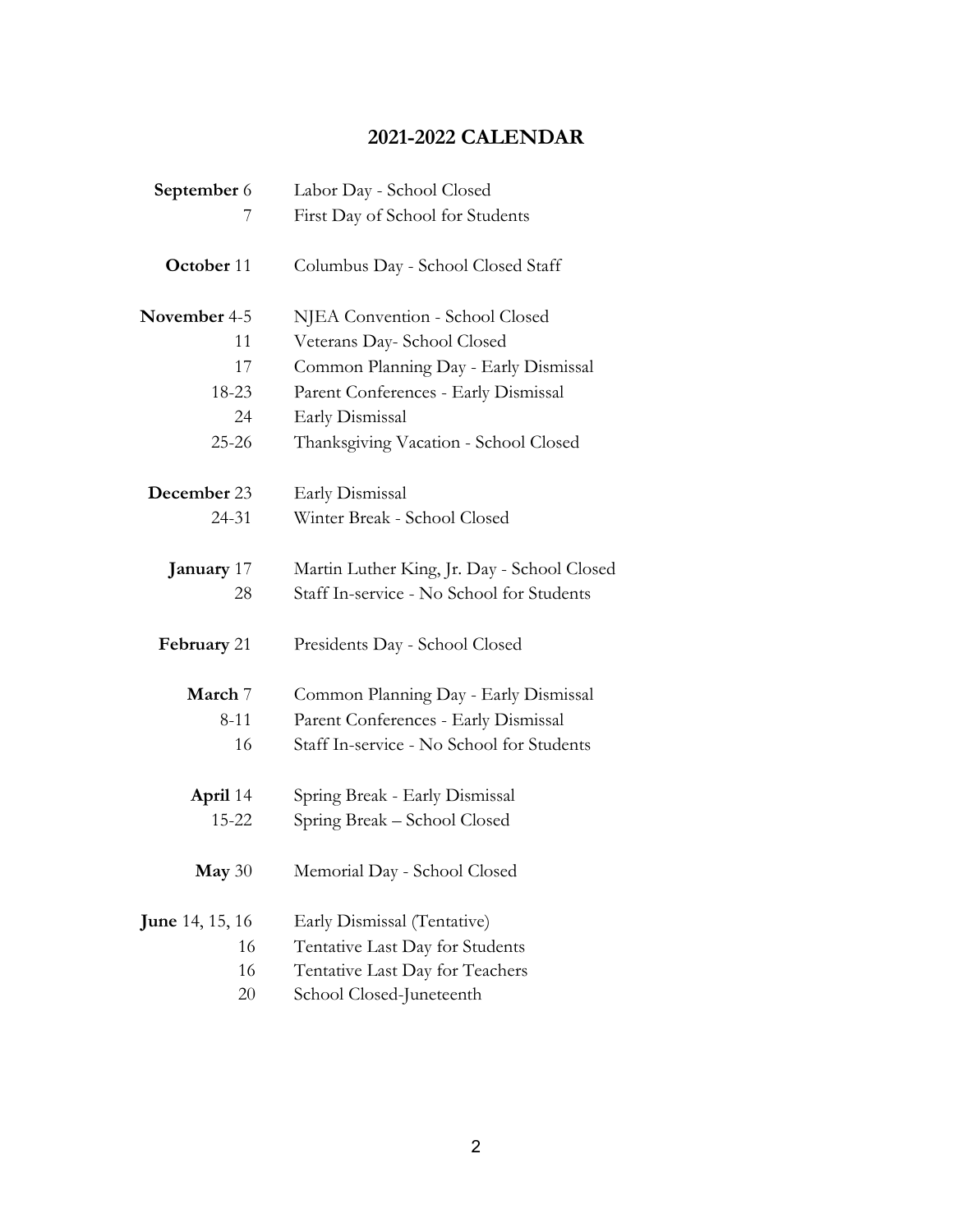

## **Pemberton Township Schools**

*Pemberton Learning Community: Pursuing Excellence One Child at a Time*

## **Administration**

Jeffrey Havers, Superintendent of Schools Dan Smith, School Business Administrator Adelina Giannetti, Assistant Superintendent Ida Smith, Chief Academic Officer Deb Ceplo, Assistant Director of Early Childhood, Preschool - Kindergarten Rita Jenkins, Assistant Director of School Counseling and Health/Nursing Services Christine Hale, Assistant Director of Special Services Jannett Pacheco, Director of Human Resources

## **Board of Education**

Tom Bauer, President Terry Maldonado, Vice President Carmen Cristina Bivins Joseph Huber Wanda Knox Sheri Lowery Christopher Otis Sherry Scull Andrew Sytnik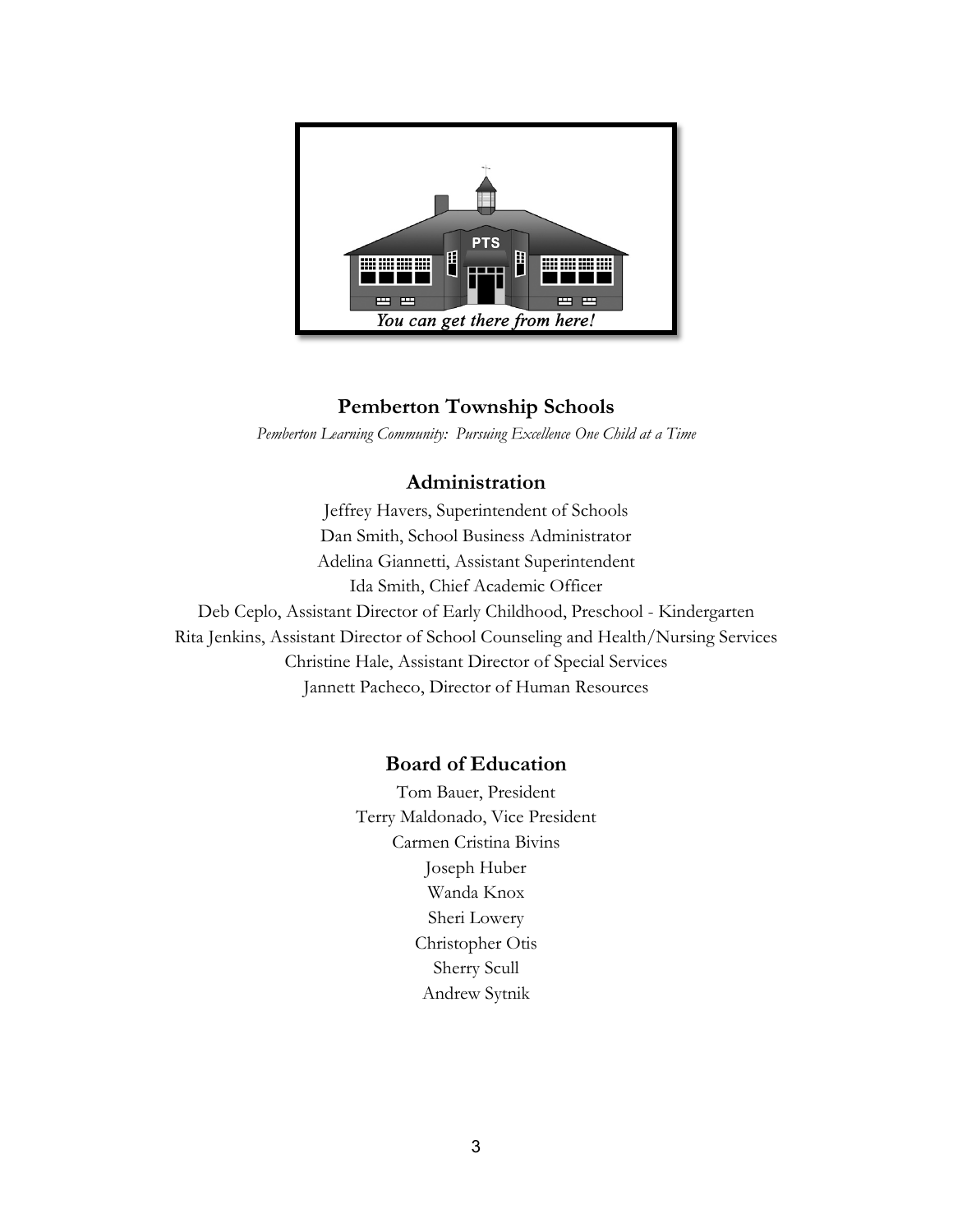## **Table of Contents**

| <b>INTRODUCTION</b>                                                             | 5              |
|---------------------------------------------------------------------------------|----------------|
| <b>ARRIVAL/DISMISSAL POLICY</b>                                                 | 5              |
| <b>ATTENDANCE/ABSENCE POLICY</b>                                                | 5              |
| <b>Excused Absences</b>                                                         | 5              |
| <b>BICYCLE/WALKER PROCEDURES</b>                                                | $\overline{7}$ |
| HARRASSMENT/INTIMIDATION/BULLYING POLICY                                        | 7              |
| <b>GUARDIAN COMPLAINT PROCEDURE</b>                                             | 8              |
| <b>BUS PASS PROCEDURE/TRANSPORTATION GUIDELINES</b>                             | 9              |
| <b>CHARACTER EDUCATION</b>                                                      | 9              |
| <b>CHILD CUSTODY DOCUMENTATION PROCEDURE</b>                                    | 10             |
| <b>DRESS CODE POLICY</b>                                                        | 10             |
| <b>DISCRIMINATION &amp; HARASSMENT COMPLAINT PROCEDURES</b>                     | 11             |
| <b>EMERGENCY INFORMATION CARD</b>                                               | 14             |
| <b>EMERGENCY SCHOOL CLOSING/EARLY DISMISSAL PROCEDURES</b>                      | 14             |
| <b>FAMILY LIFE EDUCATION</b>                                                    | 14             |
| <b>FAMILY EDUCATIONAL RIGHTS &amp; PRIVACY ACT (FERPA)</b>                      | 14             |
| <b>FIELD TRIPS</b>                                                              | 15             |
| FIRE and EMERGENCY DRILLS                                                       | 15             |
| <b>FRAGRANCE PROTOCOL</b>                                                       | 15             |
| <b>GRADING AND REPORTING PROCEDURES</b>                                         | 15             |
| <b>GUIDANCE SERVICES</b>                                                        | 16             |
| <b>SCHOOL HEALTH SERVICES &amp; REGULATIONS</b>                                 | <b>16</b>      |
| <b>HOMEWORK</b>                                                                 | 19             |
| HONOR ROLL RECOGNITION (Grades 3-5)/NATIONAL ELEMENTARY HONOR SOCIETY (Grade 5) | 20             |
| LUNCH/BREAKFAST PROGRAM                                                         | 20             |
| PARENT/SCHOOL PARTNERSHIP                                                       | 20             |
| PARENT/TEACHER CONFERENCES                                                      | 20             |
| <b>PARTY GUIDELINES</b>                                                         | 21             |
| PTO-HOME/SCHOOL PROGRAM                                                         | 21             |
| <b>SPECIAL EDUCATION SERVICES</b>                                               | 21             |
| STUDENT CODE OF CONDUCT                                                         | 23             |
| <b>SUICIDE AWARENESS &amp; PREVENTION</b>                                       | 29             |
| TOY/ELECTRONIC GAMES and CELL PHONE POLICY                                      | 29             |
| <b>TRANSPORTATION</b>                                                           | 30             |
| VISITOR POLICY AT ELEMENTARY SCHOOLS                                            | 31             |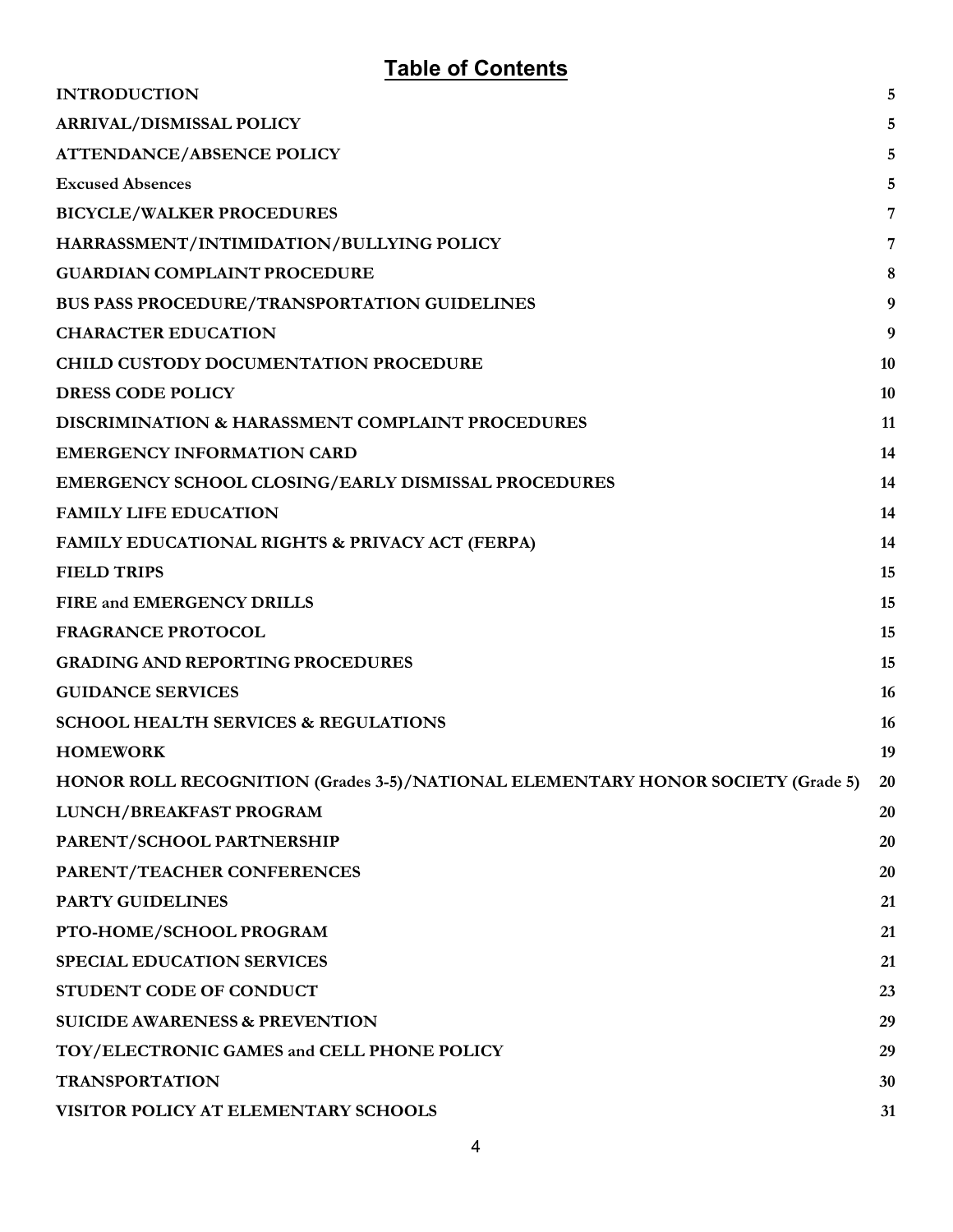#### <span id="page-4-0"></span>**INTRODUCTION**

 This handbook was developed to ensure that all of our Pemberton Township Schools family members are well informed of our procedures, rules and activities.

While our primary focus is to provide a good, solid educational foundation for each of our children, we also support and encourage many activities to help our children become well-rounded, responsible community members.

Please read this book carefully, and discuss the information with your child.

We look forward to sharing in your child's learning this year.

#### <span id="page-4-1"></span>**ARRIVAL/DISMISSAL POLICY**

 *Arrival* - Students should arrive at their designated start time. Any child arriving 10 minutes after arrival time begins will be considered late, and parents are asked to report to the office and "sign in" the student. Clerical assistance will be available to properly admit the student to class.

 *Dismissal* - Students who need to leave school before the end of the regular school day will be called from either the main or security office. A parent or guardian must report to the main office and sign out the student. Be prepared to show a photo ID. Persons other than parents who sign out students must be listed on the Emergency Contact Form or have a note from the parent or guardian, and must be over 18 years of age.

Please notify your child's teacher in writing of a planned early dismissal.

#### <span id="page-4-2"></span>**ATTENDANCE/ABSENCE POLICY**

#### **[Attendance Policy](https://www.straussesmay.com/seportal/Public/DistrictPolicy.aspx?policyid=5200&search=attendance&id=dbcfea39423746028f70325837bfa033)**

It is clearly recognized that the time spent interacting with a teacher in a classroom setting plays an important part in the total educational experience of a student; therefore attendance standards must be reflected in the grading system. It is in the context of this notion that the following Pemberton Township Public School System Attendance Policy exists.

In order for your child to succeed in school, attendance is not only necessary, but mandated, according to NJ Statute 18A:38- 25 for students between the ages of 6-16. As such, the District is required to communicate frequently with parents and guardians related to attendance concerns. Please understand that an absence, whether excused or unexcused, is counted as an absence according to state regulations. The District is responsible for limiting the number of students who are chronically absent. The state of NJ considers all students who are absent for 10% or more of the school year to be **Chronically Absent**.

In accordance with Board policy 5200, an unexcused absence shall be defined as absence of a student from school, a class or classroom or his/her assigned program for a school day without proper notification by the student's parent/guardian or for reasons other than those listed in this policy under Excused Absences, below.

#### <span id="page-4-3"></span>Excused Absences

The Board considers the following as cause for excused absence:

- A. Disabling illness (requires a doctor's note);
- B. Recovery from accident (requires a doctor's note);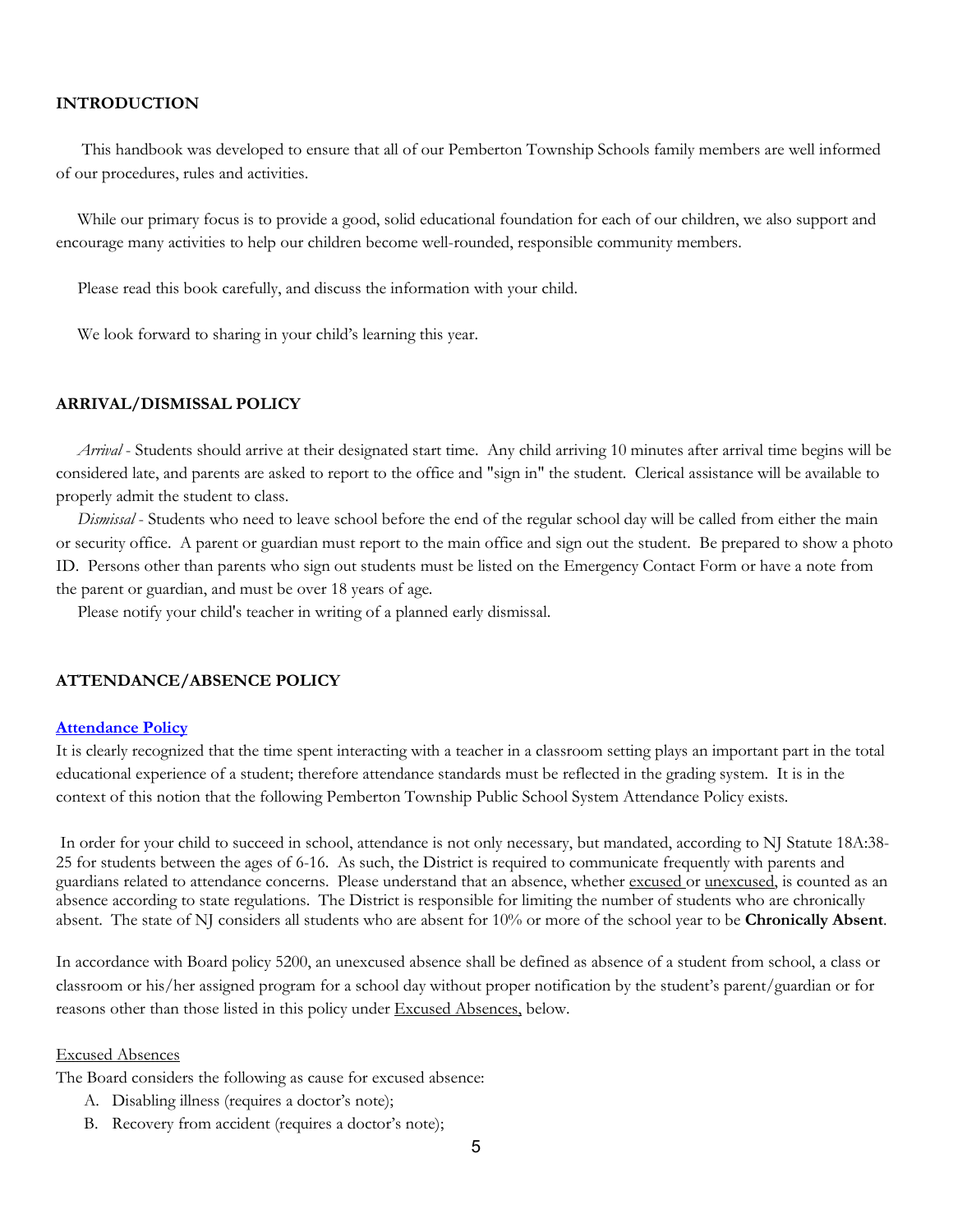- C. Required court attendance (documentation shall be required);
- D. Family illness (serious illness of a family member residing in the household of the student or the quarantine of the family member, family or student in accordance with the directives of health officials);
- E. Death in the family (death of a family member of the student, including, but not limited to, parent/guardian, sibling, grandparent, aunt, uncle, etc.);
- F. Religious observance—In accordance with statute, no pupil absent for religious observance of a day recognized by the Commissioner of Education or this Board of Education shall be charged with an unexcused absence, deprived of an award or eligibility/opportunity to compete for an award, or of the right to take an alternate to a test or examination missed through such absence;

All absences for all other reasons shall be considered unexcused.

## **Parents and fifth grade students are encouraged to keep track of student attendance at all times, through the Genesis Parent Portal.**

 Immediately following an absence, all verification should be turned into the main office or to your child's teacher. Mitigating circumstances (absences felt to be beyond a student's control or of an unusual nature) can be appealed to a building principal. Students returning to school with medical equipment such as canes, crutches, wheelchairs etc. Must have a doctor's note stating the equipment is needed at school, timeframe for use, and instructions (if applicable).

Attendance warning letters will be sent to the student, the home, and the counselor after the  $4<sup>th</sup>$ ,  $8<sup>th</sup>$ , and  $14<sup>th</sup>$  unexcused absences.

A student with 15 or more absences may be considered for possible retention.

## **Half-Days, Tardies & Early Dismissals**

 Late arrivals (Tardy) will be recorded if a student reports up to 2 hours late from the opening of school. If a student reports after 2 hours late in the morning, a half day AM absence will be recorded. Early Dismissals will be recorded if a student leaves school up to 2 hours before the close of school. If a student leaves more than 2 hours before the close of school, a half-day PM absence will be recorded. A student must be in school at least 2 hours to receive half-day credit for attendance on any given day.

Attendance warning letters will be sent to the student, the home, and the counselor after the  $4<sup>th</sup>$ ,  $8<sup>th</sup>$  and  $14<sup>th</sup>$  unexcused absences.

A student with 15 or more absences may be considered for possible retention.

## **[Regular Dismissal of Students Before the End of the Normal School Day](https://www.straussesmay.com/seportal/Public/DistrictPolicy.aspx?policyid=5230&search=early+dismissal&id=dbcfea39423746028f70325837bfa033)**

There are varying situations that may justify early dismissal of students from school before the normal time for closing. Such situations are justifiable only if the dismissal does not jeopardize the student's educational program and the reasons for such dismissal can be shown to have positive benefits for the people. In all cases which early dismissal from school is necessary, a note from the parent(s)/guardian(s) shall be forwarded to the school no later than the morning of any anticipated early dismissal. Students should not be signed out during the last 15 minutes of the school day.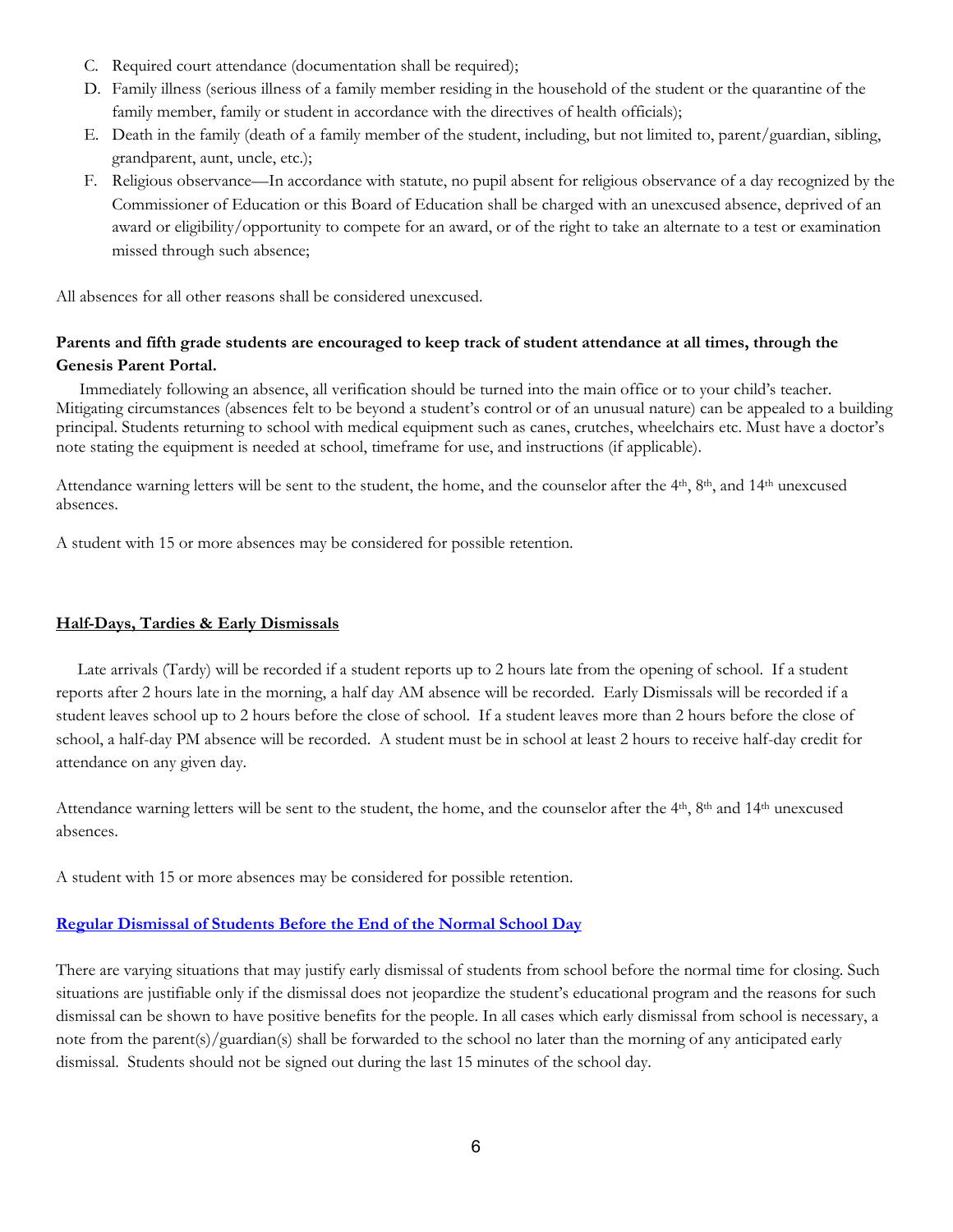#### <span id="page-6-0"></span>**[BICYCLE/WALKER PROCEDURES](https://www.straussesmay.com/seportal/Public/DistrictPolicy.aspx?policyid=5514&search=walker&id=dbcfea39423746028f70325837bfa033)**

Students walking to and from school are subject to the same rules and regulations that apply on school property.

 Children who are designated as walkers have the option of riding a bicycle to school. The child must wear a helmet, and lock their bicycle during the day. Parents must provide a bicycle lock. The school is not responsible for any lost, damaged or stolen property.

#### <span id="page-6-1"></span>**HARASSMENT/INTIMIDATION/BULLYING POLICY**

#### **[Harassment/Intimidation/Bullying \(HIB\)](https://www.straussesmay.com/seportal/Public/DistrictPolicy.aspx?policyid=5512&search=harassment&id=dbcfea39423746028f70325837bfa033)**

Harassment, intimidation and bullying is defined as any gesture, any written, verbal or physical act, or any electronic communication, whether it be a single incident or a series of incidents that is reasonably perceived as being motivated by an actual or perceived characteristic such as race, color, religion, ancestry, national origin, gender, sexual orientation, gender identity & expression, or a mental, physical, or sensory disability or by any other distinguishing characteristic that takes place on school property, at any school sponsored function, school bus (or bus stop) or off school grounds (18A:37-15.3)

These actions, which have a negative effect on a student(s) or that substantially disrupts/interferes with the orderly operation of the school, are considered HIB infractions and will not be tolerated. Administrative Responses to HIB:

BOE policy 5512 will be followed, which directs that an investigation will be conducted and depending upon the serious nature of the incident(s) and the results of the investigation, consequences can range from a verbal or written warning to 10 days of out of school suspension and, in extreme cases, expulsion. Parents will be notified, school counselors will be notified to provide services and education on the harmful effects of HIB and, if warranted, a police complaint may also be filed.

#### 3-Tiered Approach for Repeat Offenders with Founded HIBS

- **Tier 1:** Building Level: Counselors/Anti-Bullying Specialists and Administration
- **Tier 2:** Affirmative Action Officer for Students
- **Tier 3:** Superintendent Hearing

#### Building Level – **Perpetrators** First Founded **Report:**

#### **School Counselor will:**

- **1.** Review the definition of bullying and harassment under the NJ ABR with perpetrator
- **2.** Review Character Education mission/Vision statement and school pledge if applicable
- **3.** Develop role-playing scenarios to help perpetrator.
- **4.** Ask perpetrator how he/she wants to make amend and ask victim how and if they will accept amends.
- **5.** Schedule a follow-up session to make sure no other incidents have occurred.

#### **Building Principal will:**

- **1.** Advise parent/Guardian of the incident
- **2.** Document in Genesis
- **3.** Determine appropriate discipline and/or restorative practice.

#### Building Level – **Perpetrators Second Founded Report:**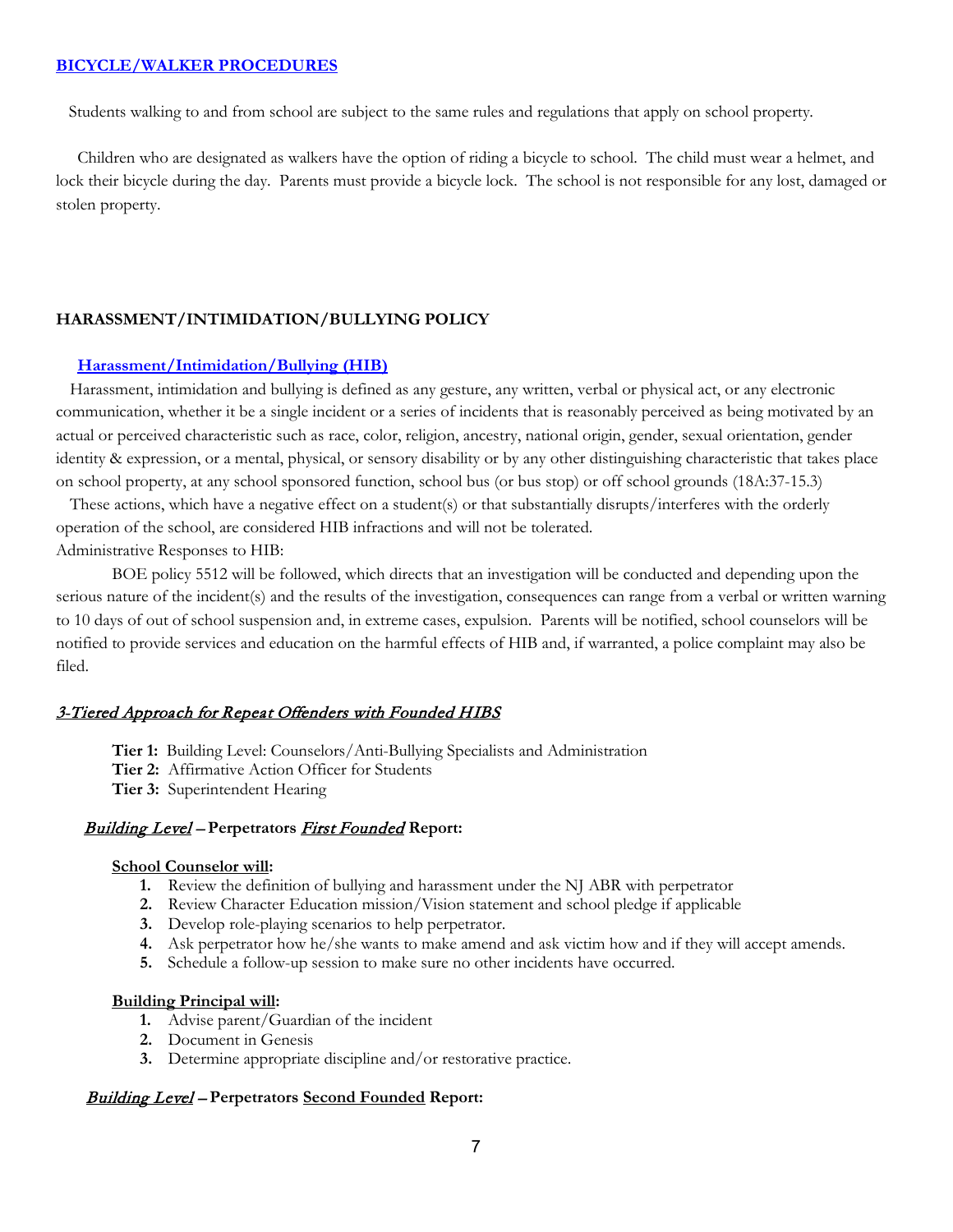## **School Counselor will:**

- **1.** Review the definition of bullying and harassment under the NJ ABR.
- **2.** Review Character Education mission/vision statement and school pledge if applicable
- **3.** Have the student write an apology letter to the victim and counselor will facilitate meeting of victim/perpetrator.
- **4.** Enroll perpetrator in individual and/or group counseling to address bullying/harassment behavior. Minimum number of sessions required will be four.
- **5.** Make a referral to Hive if applicable.
- **6.** Make referral to I&RS if applicable.
- **7.** View bullying videos from resources: *StopBullying.gov,* PACER'S *National Bullying Prevention Center*, and *Kids Health* depending on age.

## **Building Principal will**:

- **1.** Meet with student
- **2.** Review definition of bullying per NJ ABR.
- **3.** Review all Hibs associated with student.
- **4.** Assign a restorative project/assignment indicative of reports to encourage self-reflection, responsibilitytaking, using an agreement format if appropriate.
- **5.** Follow-up with parent/guardian.
- **6.** Reiterate next step is a re-admit meeting with Superintendent.

## Student with 3 Founded HIBS **– Perpetrator** Third Founded **Report:**

#### **Building Principal & Counselor/child study team case manager will:**

**1.** Immediately require Superintendent hearing

#### **Superintendent will:**

- **1.** Schedule mandatory re-admit meeting with student, parent, building principal, counselor/child study team case manager and Rita Jenkins
- **2**. Mandate outside counseling services through services such as Perform Care.
- **3**. Possible recommendation for *sensitivity* training with SAC (Student Awareness Coordinator) for the district.
- **4**. Firmly state any further HIB investigations would result in application to a 45-day interim out of district alternative placement.

## **Student Conflicts**

Incidents that are the result of actions not covered under the HIB policy that result in substantial disruption of the school day and the victimization of other students verbally, electronically, in writing or physically will not be tolerated.

## *Administrative Responses to Student Conflicts:*

An investigation will be conducted and depending upon the serious nature of the incident(s) and the results of the investigation consequences can range from a verbal or written warning to 10 days of out of school suspension and in extreme cases expulsion. Parents will be notified, school counselors will be notified to provide services and education on the harmful effects of victimizing others and, if warranted, a police complaint may also be filed.

## <span id="page-7-0"></span>**GUARDIAN COMPLAINT PROCEDURE**

Education is a partnership between school and home. In the event a guardian has a concern about an incident involving their child and the school the following procedure should be followed in order:

- 1. Speak with the teacher to resolve the issue; *if unresolved:*
- 2. Speak with the principal; *if unresolved:*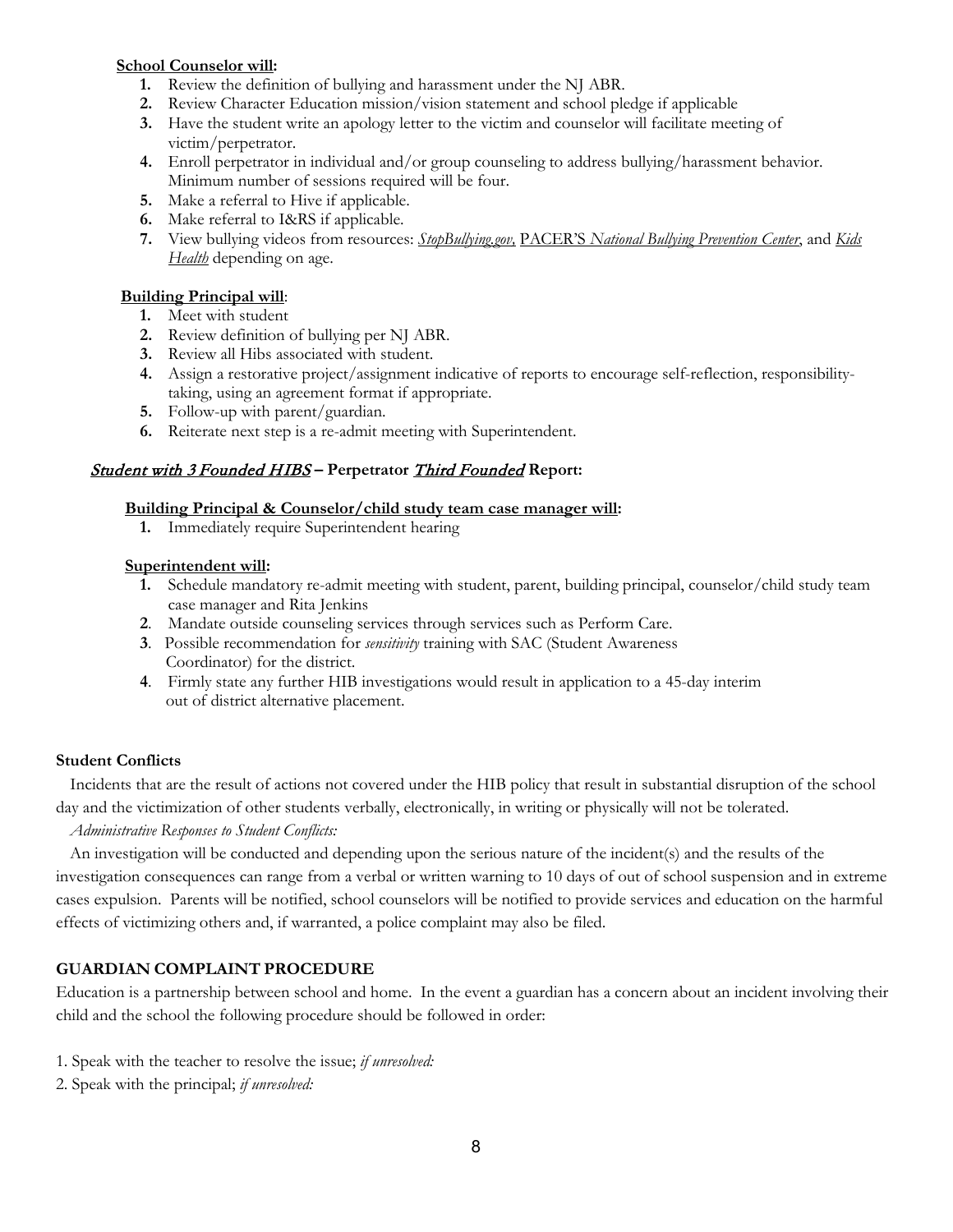- 3. If the issue involves a certified teacher, submit detailed information to the Assistant Superintendent in writing or via email.
- If the issue involves any other staff member, submit written concern to the Human Resources Manager; *if unresolved:*
- 4. Submit written concern to the Office of the Superintendent; *if unresolved:*
- 5. Submit written concern to Business Administrator to be forwarded to the School Board

Guardians may call the County Superintendent's Office, the Police Department, or the Office of Institutional Abuse if applicable. Guardians will be sent a letter relating the action taken at each level and what avenues of recourse are available. Be aware, most personnel files are confidential. Guardians may file an Open Public Records Act request with the Business Administrator, and the district's solicitor will determine what information may be provided. Please note that the New Jersey Anti-Bullying law applies only to actions between students, not adults and students.

## <span id="page-8-0"></span>**BUS PASS PROCEDURE/TRANSPORTATION GUIDELINES**

## **Request for Bus Changes Due to Babysitting Situations (Neighborhood Schools Only)**

- 1. All changes must be approved by Transportation Supervisor (Ed Treadaway at etreadaway@pemb.org) only.
- All approvals (dated and signed by Supervisor) will be emailed to School Principal or Secretary.
- 2. Before an approval is made, there must be room on the bus (no more than 51 existing passengers.) \*Parents are to call the school to confirm transportation change.
- 3. A written requested bus change made by the parent/guardian is a permanent change for the remainder of the school year. The change is consistent and does not vary. The babysitting arrangement does not have to be every day of the week as long as it is consistent every week (i.e., Monday, Thursday, Friday.) A statement must be signed by the parent that is a permanent arrangement for the school year.
- 4. Only exceptions to be considered by the Transportation Coordinator, in consultation with the principal, would be medical conditions, and or, active military assignment of the parent/guardian (with a doctor's note or military document.)
- 5. If condition stated under #3 above is violated by the parent/guardian, future requests by the parent/guardian will be denied by the Transportation Coordinator in consultation with the principal. The student will only be entitled to transportation to and from the student's resident home.

## **For questions or more information, contact the Bus Garage/Transportation Supervisor at 609-893-1963.**

## <span id="page-8-1"></span>**CHARACTER EDUCATION**

Character Education is an instructional approach that is used to enhance learning and make school more meaningful for students. Today, the vast majority of Americans share a respect for fundamental traits of character: respect, caring, trustworthiness, fairness, citizenship, responsibility, compassion, empathy, honesty and loyalty. Yet, in today's world, all children face great uncertainties in a complex and sometimes troubled society. These traits are not always readily apparent and easy to grasp or learn; therefore, our challenge is to provide youth with the self-esteem, stamina and support they need to be successful and develop into strong, competent, caring and responsible citizens.

Students at Pemberton Township Schools are recognized daily for demonstrating qualities that represent our K-5 Core Values of Character (Respect, Responsibility, Integrity, Perseverance, and Service). This recognition of good character is important to promote whenever possible. Good character is doing what is right, even when you think no one is watching. The staff at Pemberton Township Schools encourages you, as parents/guardians to recognize students when you see them at local business or anywhere in the community for supporting the Core Values. A simple statement recognizing what they have done such as, "Thank you for holding the door for me" is beneficial in promoting a positive feeling in a child.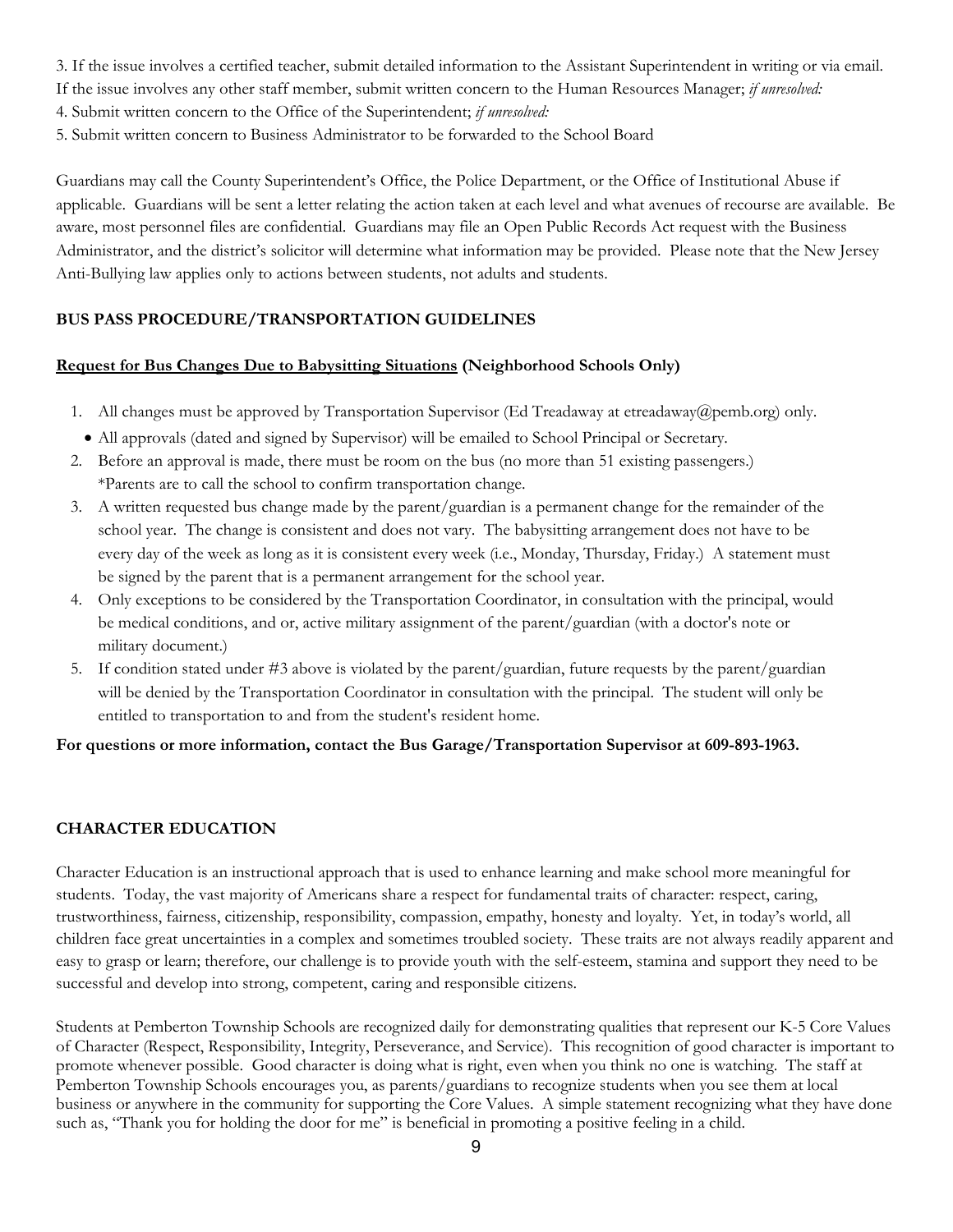The K-5 Core Values reinforced at Pemberton Township Schools:

## **Respect Responsibility Integrity Perseverance Service**

Academic Integrity - Academic Integrity is a core value supported through honesty, self-pride, and ownership for one's own academic success. Each student at Pemberton will demonstrate Academic Integrity by ensuring all work is authentic, sources are credited, and individual work is not shared. Students will report any evidence of others not taking responsibility for their own Academic Integrity.

## <span id="page-9-0"></span>**CHILD CUSTODY DOCUMENTATION PROCEDURE**

Parent or guardian must present Official Court Orders to the Central Registration Office at the Brotherhood building— 1 Egbert Street, Pemberton. Providing an additional copy to the school is recommended.

## <span id="page-9-1"></span>**[DRESS CODE POLICY](https://www.straussesmay.com/seportal/Public/DistrictPolicy.aspx?policyid=5511&search=dress+code&id=dbcfea39423746028f70325837bfa033)**

 In keeping with Board of Education policies 5511 and [5615,](https://www.straussesmay.com/seportal/Public/DistrictPolicy.aspx?policyid=5615&search=dress+code&id=dbcfea39423746028f70325837bfa033) choice of school clothing should be made on the basis of safety, cleanliness, practicality, comfort, simplicity, and modesty. Clothing that distracts other students from learning or that causes disruptions is not acceptable in the school setting. What is appropriate at the beach or playground is not appropriate as classroom attire. With these general guidelines in mind, the following specific regulations apply in ALL Pemberton Township Schools, and will be enforced by the administration.

- Facial coverings will be required on the bus and school property in accordance with CDC/County/State guidelines.
- No one is permitted to wear articles of clothing that are "see-through." Underwear is never proper outer attire at school.
- No chain-type jewelry hanging from clothing or pockets. Pants must be worn at the waistline.
- Clean short pants may be worn, but they must reach to at least mid-thigh.
- All dresses and skirts must reach to mid-thigh.
- No pajama tops or bottoms may be worn (including look-alike products which have pockets).
- Footwear: Safety is always the primary concern. House slippers, cleated or spiked shoes, shower shoes (Adidas, soccer slides) and flip-flops are never permitted. Fashion (i.e.: the height of the heels/soles or roller blades incorporated into the shoes) will not take precedence over safety.
- Sleeveless tank tops must have straps wider than two inches.
- Clothing bearing obscene or objectionable subject matter is not permitted.
- No headgear, hats, scarves, head coverings, sweatbands, bandanas, combs, or picks, etc. Exceptions may be made for religious reasons with prior approval by the district administration.
- Sunglasses are not to be worn inside the building.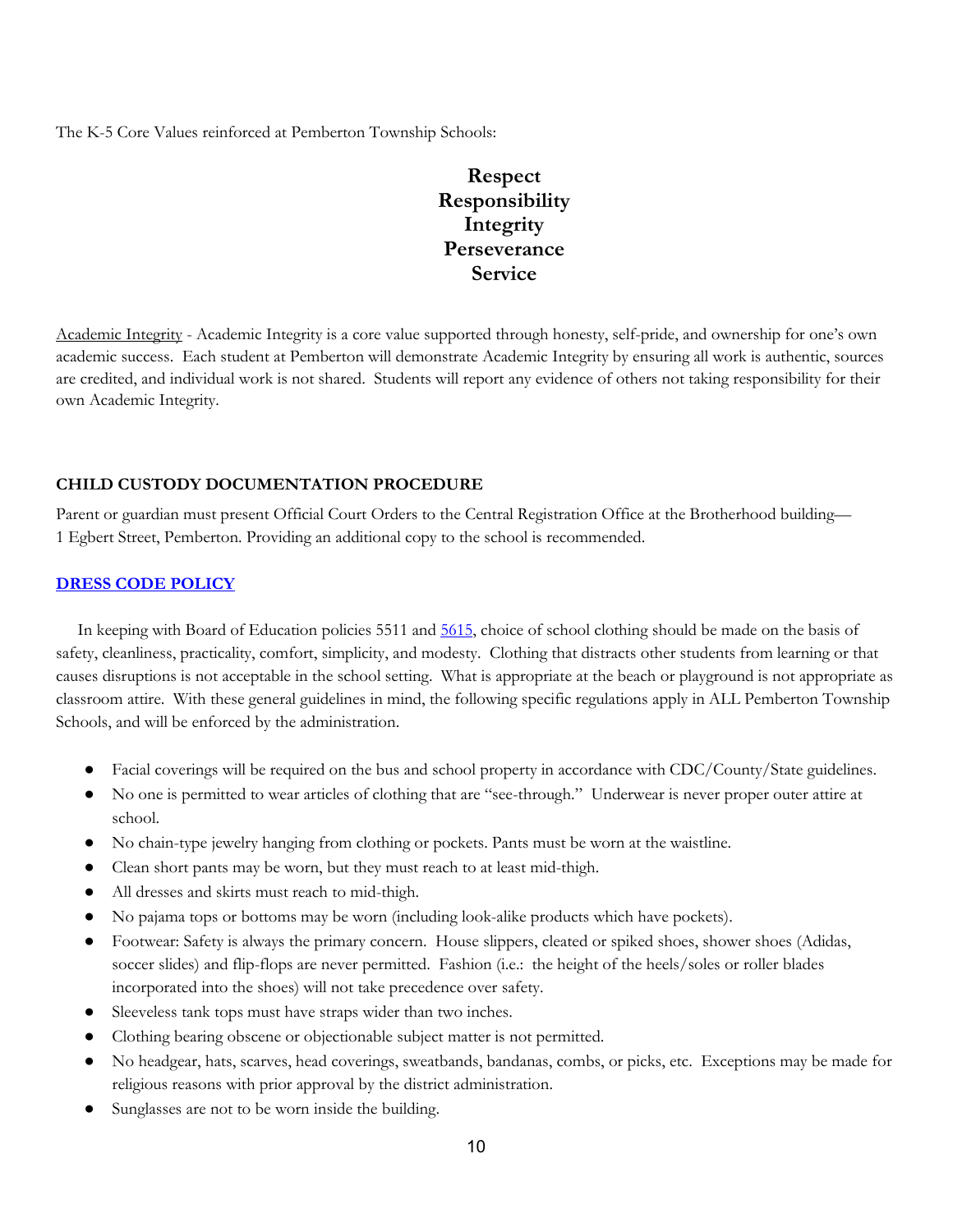- No spiked or studded belts, bracelets and jewelry that could cause harm to another.
- Pants and shirts may not contain holes or tears that make the clothing unacceptable for school.
- Clothing or items that advocate drug usage, violence, gang membership or other objectionable themes are not to be worn in the school.
- All outerwear (overcoats, jackets, windbreakers) and hats are to be placed in the designated location upon entering the building, and are only to be removed/replaced when the students enter/exit lunch and in extenuating circumstances, which will be announced by the administration. For the purposes of this regulation, sweaters, sweatshirts and fleeces are not considered outerwear and may be worn.
- "Hoodies" will be allowed unless the hood is placed on the head. Students continually abusing the "hoodie" policy will have the right to wear a "hoodie" revoked.
- Any items worn for the express purpose of displaying gang affiliation or support (such as insignia, bandanas, medallions, wrist/neck bands, beads, markings, etc.) are strictly forbidden.

 On the first occasion, parents will be called and asked to bring appropriate clothing for their son or daughter. If the student returns to school on the next day or on any subsequent day not appropriately dressed, after having first been warned, he or she will be excluded from class and the parents will be notified by phone and by mail.

## <span id="page-10-0"></span>**DISCRIMINATION & HARASSMENT COMPLAINT PROCEDURES**

The Board of Education strictly prohibits all forms of unlawful discrimination and harassment on the basis of race, creed, color, national origin, ancestry, age, marital status, domestic partnership status, affectional or sexual orientation, familial status, disability, nationality, sex, pregnancy, gender identity or expression, atypical hereditary cellular or blood trait, genetic information, military service, and AIDS and HIV status. It is the policy of the School District that the School District's educational program, employment practices, and other functions shall be free of all forms of discrimination and harassment.

The purpose of this regulation is to provide a procedure whereby complaints of discrimination and harassment are investigated and, if appropriate, addressed.

## DEFINITIONS

- 1. **Affirmative Action Officer**. A certified individual designated by the Board of Education to monitor the School District's compliance with the Policy Against Discrimination and Harassment & Affirmative Action Policy.
- 2. **Complaint**. An allegation of any form of discrimination or harassment.
- 3. **Complainant**. The aggrieved person who makes a complaint of alleged discrimination or harassment.
- 4. **Discrimination.** Unlawful conduct whereby a person is treated differently from others on the basis of race, creed, color, national origin, ancestry, age, marital status, domestic partnership status, affectional or sexual orientation, familial status, disability, nationality, sex, pregnancy, gender identity or expression, atypical hereditary cellular or blood trait, genetic information, military service, and AIDS and HIV status. Discriminatory conduct is strictly prohibited whether it is engaged in by students, employees, parents and/or other third parties.
- 5. **Harassment**. Harassment is a form of discrimination. Harassment consists of unwelcome conduct including but not limited to: unwelcome verbal comments; jokes; unwelcome written comments (such as emails, flyers, memos, etc.); threatening or disturbing behaviors; stalking; and similar conduct. The examples provided are intended to be illustrative and are not an exhaustive list of all activities that consist of harassment. Harassing conduct is strictly prohibited whether it is engaged in by students, employees, parents and/or other third parties.
- 6. **Sexual Harassment**. Sexual harassment is a form of discrimination on the basis of sex. Sexual harassment includes but is not limited to: unwelcome sexual advances; requests for sexual favors;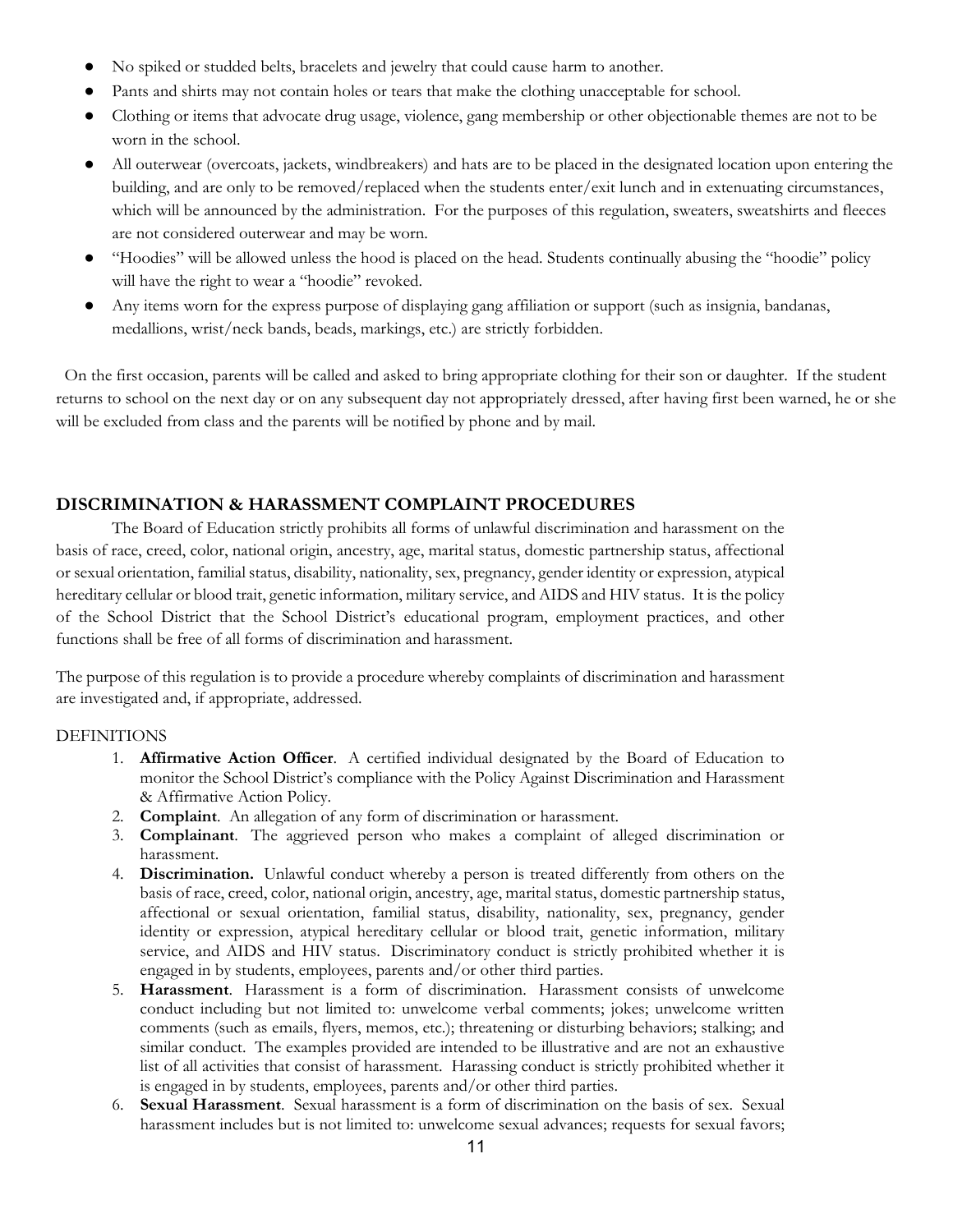inappropriate verbal conduct (such as name calling, using sexually explicit language, telling sexual jokes, repeatedly asking a person out on a date, etc.); inappropriate physical conduct (such as unwelcome touching, physically blocking passageways, invading personal space, staring at a person's body, stalking, etc.); storing or displaying sexually explicit images or videos on School District property (such as photos, calendars, computer screen savers, electronic or printed pornographic materials, etc.); and similar conduct. The examples provided are intended to be illustrative and are not an exhaustive list of all activities that consist of sexual harassment. Sexual harassment is strictly prohibited whether it is engaged in by students, employees, parents and/or other third parties.

#### COMPLAINT PROCEDURE

- A. Any person may make a complaint alleging discrimination and/or harassment to any administrator at the School District or to the School District's Affirmative Action Officer. If the complaint is made to an administrator, the administrator must report the complaint to the Affirmative Action Officer. The School District encourages complainants to put their complaints in writing.
- B. The recipient of the complaint should request the complainant to put the complaint in writing. However, the complainant is not required to put his/her complaint in writing. If the complainant declines to put his/her complaint in writing, then the recipient of the complaint shall immediately make a written record reflecting what the complainant is alleging.
- C. Upon receiving notice of the complaint, the Affirmative Action Officer shall determine who at the School District shall investigate the complaint. The investigator may be the Affirmative Action Officer or it may be another administrator. The investigator shall be selected based on his/her ability to maintain objectivity and independence throughout the investigation, as well as his/her familiarity with the parties involved.
- D. The investigator shall promptly conduct an investigation into the allegations contained in the complaint. The investigation may include the following: conducting investigative interviews with the complainant and other potential witnesses, collecting/examining relevant documentation, reviewing video and/or audio recordings, and similar conduct.
- E. Investigations shall be initiated within three school days of the receipt of the complaint.
- F. All accused individuals shall have the opportunity to review and respond to allegations as part of the investigation before any decision is made regarding the veracity of an allegation. Accused individuals shall also have the right to identify witnesses and/or other evidence on their own behalf. It shall be in the investigator's sole discretion to determine which, if any witnesses may have information relevant to the complaint and therefore which, if any, witnesses shall be interviewed as part of the investigation.
- G. All investigations shall be completed within a reasonable timeframe, which shall depend on the nature and scope of the investigation unless the timeframe is dictated by applicable law (i.e., such as HIB investigations).
- H. At the conclusion of the investigation, the investigator shall create a written report detailing his/her findings. The investigator's report shall include a finding indicating whether the allegations contained in the complaint were substantiated or not substantiated. A copy of the investigator's findings, along with all supporting documentation created and/or collected during the investigation, shall be forwarded to the Affirmative Action Officer. The Affirmative Action Officer shall maintain the documentation in an "investigative file" separate from any personnel records and/or student records.
- I. The Affirmative Action Officer shall make recommendations regarding the potential discipline of the accused individual.
- J. The Affirmative Action Officer shall communicate the results of the investigation to the complainant in writing. The complainant shall not be entitled to a copy of the investigative file unless required by law.
- K. The Affirmative Action Officer shall communicate the results of the investigation to the accused individual(s) in writing. The accused individual(s) shall not be entitled to a copy of the investigative file unless required by law. Accused individuals shall have the right to appeal any finding and/or discipline as provided for by law.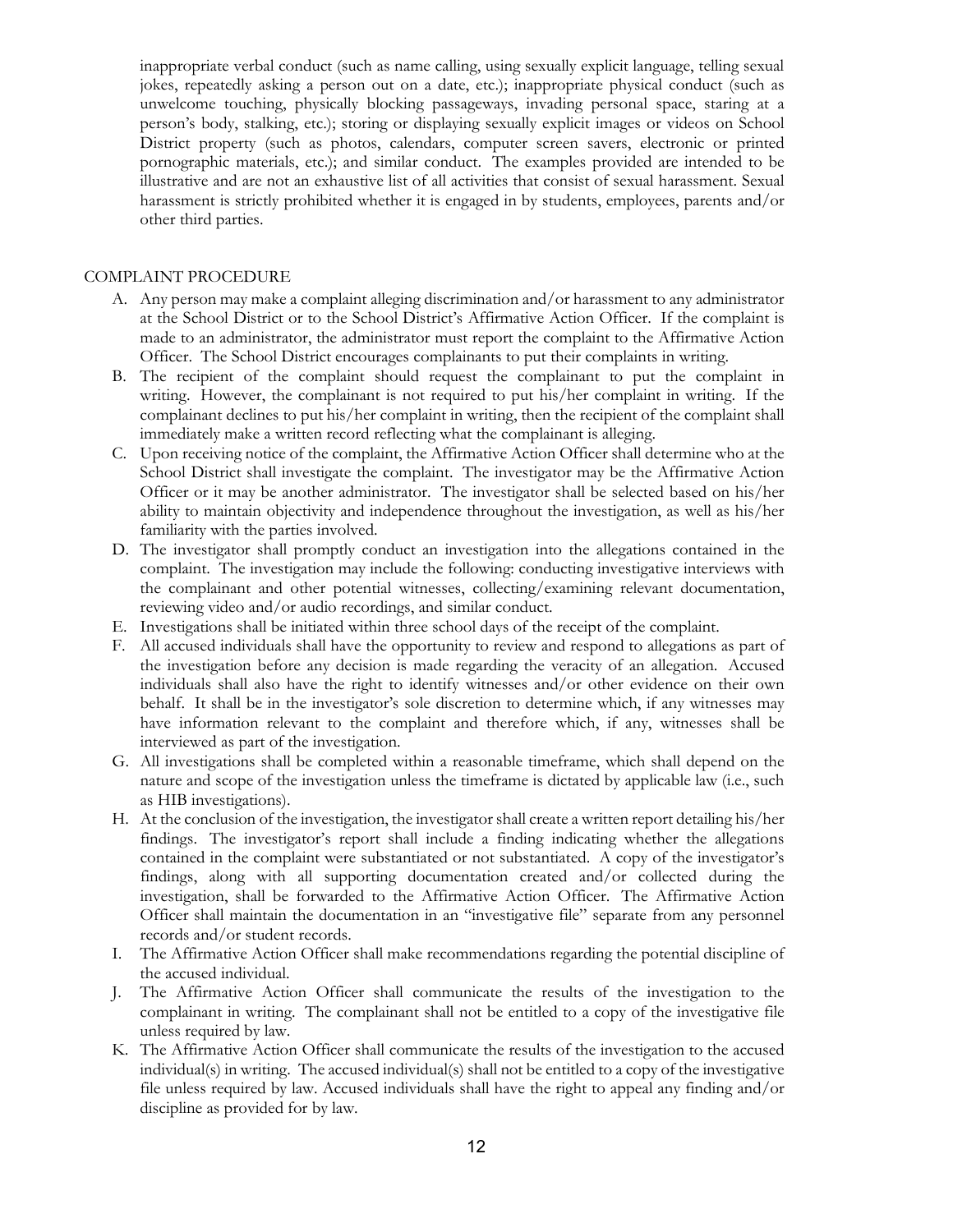- L. If the complainant and/or the accused individual disagrees with the outcome as communicated by the Affirmative Action Officer, then the complainant may appeal to the Superintendent of Schools. The appeal shall include a copy of the complaint, a copy of the communication containing the results of the investigation, and an explanation of the reasons why the complainant and/or accused individual disagrees with the outcome.
- M. With the filing of an appeal, the complainant may request an informal hearing with the Superintendent of Schools. Such meeting shall be scheduled within a reasonable time frame and at a mutually convenient time. The Superintendent shall remain impartial and objective when reviewing the results of the investigation and reasons why the complainant and/or accused individual appealed the outcome.

## **OUTCOMES**

- A. If it is determined that discrimination and/or harassment has taken place, the School District shall take immediate steps to prevent the discrimination and/or harassment from occurring again and, if appropriate, shall take steps to remedy any discrimination and/or harassment that has taken place.
- B. If it is determined that discrimination and/or harassment has been engaged in by a student, the student may be subject to discipline, up to and including suspension and/or expulsion, as provided for by the Code of Student Conduct.
- C. If it is determined that discrimination and/or harassment has been engaged in by an employee, the employee may be subject to discipline, up to an including suspension without pay and/or termination from employment.
- D. If it is determined that the discrimination and/or harassment has been engaged in by a parent and/or other third party, the School District shall take reasonable steps within its legal authority to prevent the discrimination and/or harassment from occurring again.
- E. If appropriate, the School District shall take interim measures to preclude contact between a complainant and an accused person and such interim measures will not disproportionately impact the complainant. Complainants needing additional counseling or assistance may be referred to the guidance office for referrals.

## REPORTING COMPLAINTS & AFFIRMATIVE ACTION OFFICER

A. Any person may make a complaint alleging discrimination and/or harassment to any administrator at the School District or to the School District's Affirmative Action Officer. If the complaint is made to an administrator, the administrator must report the complaint to the Affirmative Action Officer.

The School District's Affirmative Action Officers/ADA/504 Coordinators are:

Rita Jenkins Affirmative Action Officer/Title IX/ADA coordinator for students (609) 893-8141 x.2074 [rjenkins@pemb.org](mailto:rjenkins@pemb.org)

Jannett Pacheco Affirmative Action Officer/Title IX coordinator and ADA/504 coordinator for all staff (609) 893-8141 x.1021  $ipacheco@pemb.org$ 

B. All employees are required to promptly report any incidents of discrimination and/or harassment that they witness and/or that become known to them in any way. Employees must report the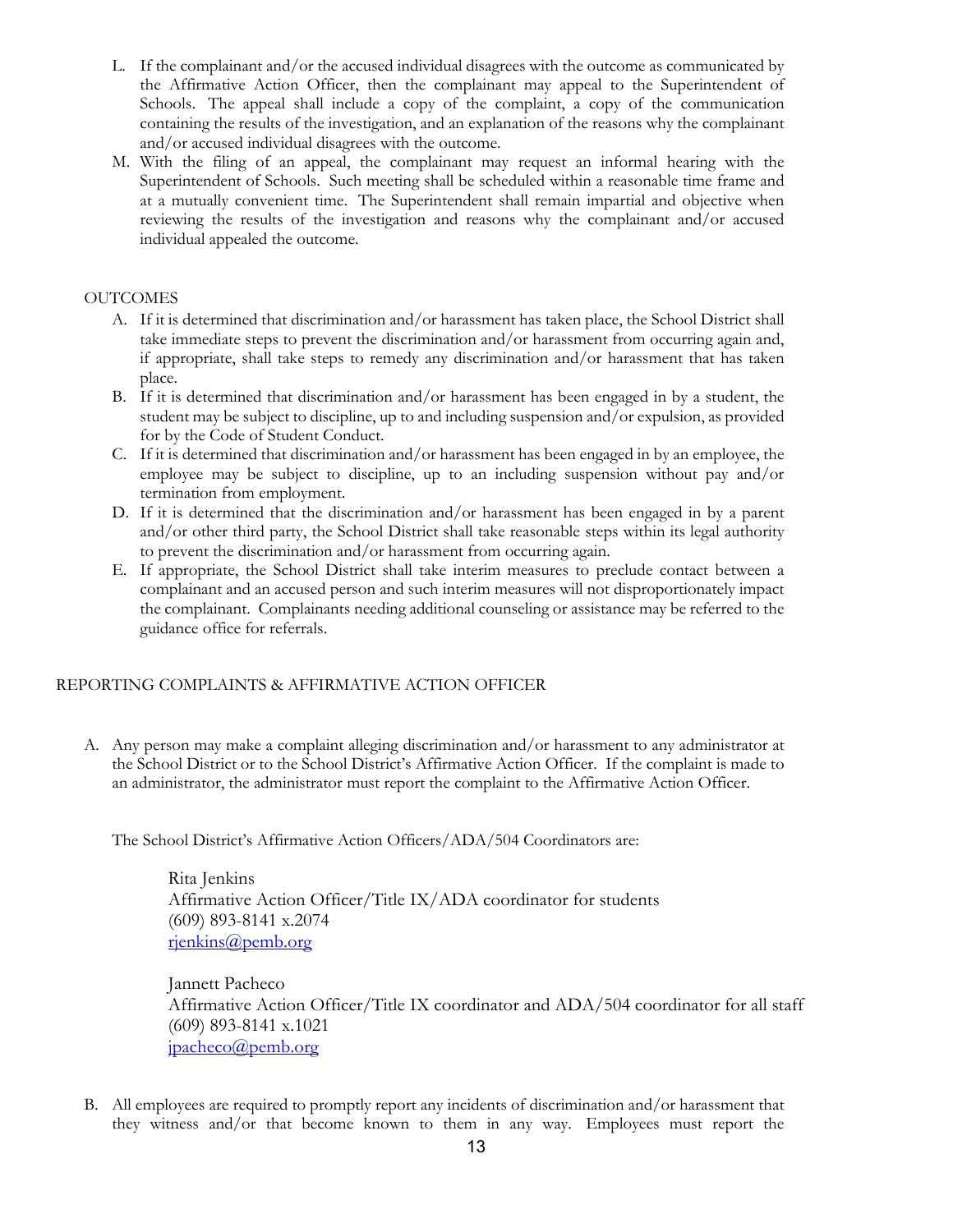discrimination and/or harassment to their immediate supervisors and/or to the School District's Affirmative Action Officer.

C. No person shall be subject to retaliation for having made a complaint and/or for participating in any investigation. Allegations of retaliation are taken seriously and will be investigated.

#### <span id="page-13-0"></span>**EMERGENCY INFORMATION CARD**

 It is **extremely important** that parents provide the school with **up-to-date** home, work place, and cellphone numbers for school office and health files. There are many possible emergency situations which require immediate parental communication or approval. Please contact the school if contact information changes during the school year.

#### <span id="page-13-1"></span>**EMERGENCY SCHOOL CLOSING/EARLY DISMISSAL PROCEDURES**

 Except in cases of emergency, schools will be kept open in accordance with the school calendar. When it is necessary to close schools because of extreme weather or other reasons, a global telephone message will be sent out. In addition, radio station KYW-1060, will announce the DISTRICT CODE NUMBER 651. School closing information is posted on the district website, Facebook and Twitter, as well as broadcast on the Pemberton Township Board of Education's Channel 19, serving Pemberton Township, Pemberton Borough, and Joint Base McGuire-Dix-Lakehurst. Parents should not call the school unless absolutely necessary.

#### <span id="page-13-2"></span>**FAMILY LIFE EDUCATION**

 As mandated by the state, curricular activities are designated at all grade levels to provide all pupils with family life instruction that complies with the New Jersey Administrative Code. The instructional materials used are available for review by parents, upon request. Also, an outline of the curriculum and instructional materials for each grade level shall be available upon request.

## <span id="page-13-3"></span>**[FAMILY EDUCATIONAL RIGHTS & PRIVACY ACT \(FERPA\)](https://www.straussesmay.com/seportal/Public/DistrictPolicy.aspx?policyid=8335&search=family+education&id=dbcfea39423746028f70325837bfa033)**

The Family Educational Rights & Privacy Act (FERPA) affords parents and students over 18 years of age ("eligible students") certain rights with respect to the student's educational records. These rights are:

- 1. The right to inspect and review the student's education records within 45 days of the day the school receives a request for access.
- 2. The right to request the amendment of the student's education records that the parent or eligible student believes is inaccurate.
- 3. The right to consent to disclosures of personally identifiable information contained in student's education records, except to the extent that FERPA authorizes disclosure without consent.
- 4. The right to file a complaint with the US Department of Education concerning alleged failures by the district to comply with the requirements of FERPA. The name and address of the Office that administers FERPA are:

**Family Policy Compliance Office US Department of Education** 400 Maryland Avenue, SW Washington, DC 20202-5901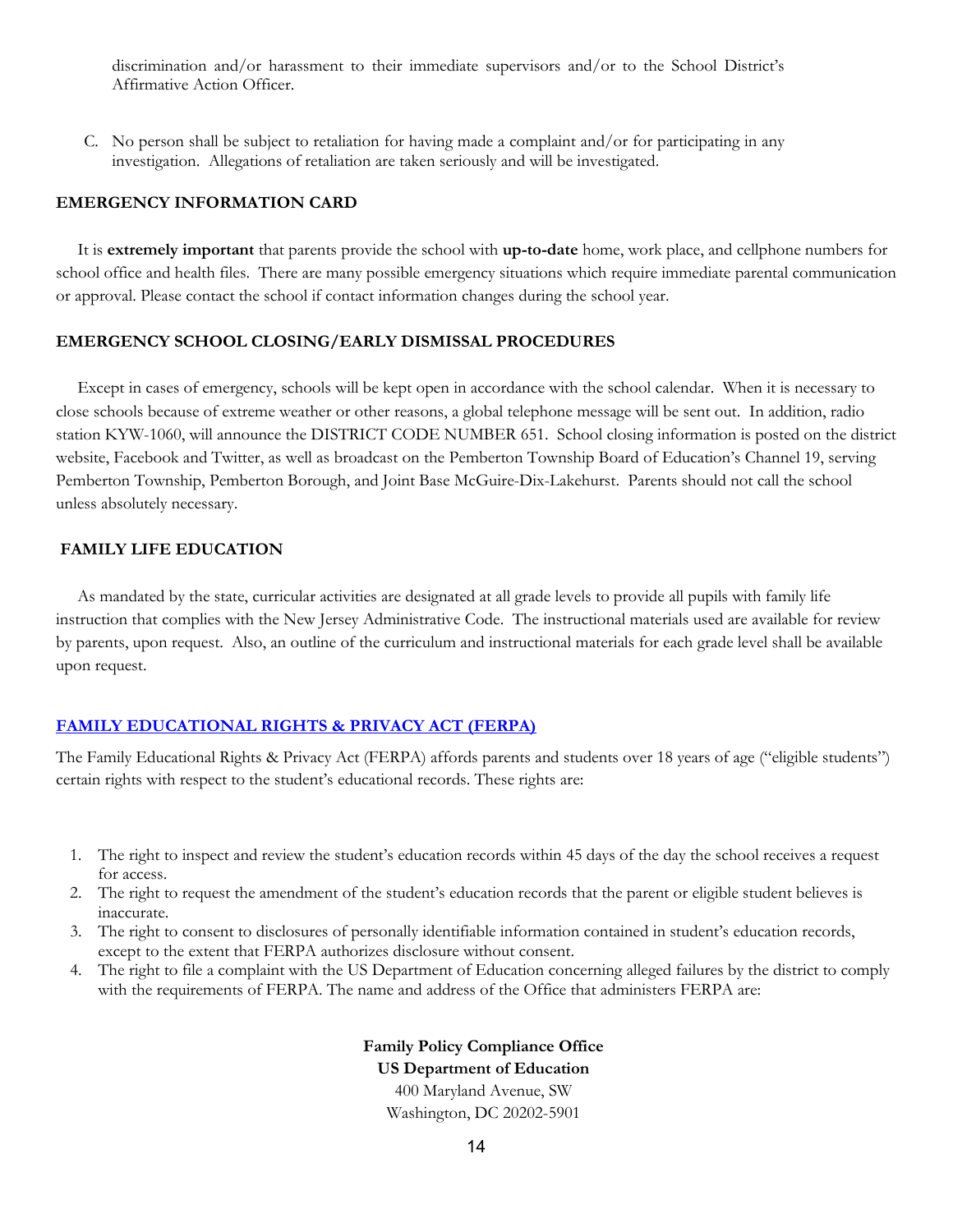#### [Student Records](https://www.straussesmay.com/seportal/Public/DistrictPolicy.aspx?policyid=8330&search=student+records&id=dbcfea39423746028f70325837bfa033)

Student records are governed by extensive regulatory provisions. The district will conform in all respects to the requirements of state and federal law regarding the preparation, maintenance, security, disclosure, and destruction of student records. A Public Guide to The Open Public Records Act (OPRA) N.J.S.A. 47A:1A-1 can be found at [www.nj.gov/grc.](http://www.nj.gov/grc)

#### <span id="page-14-0"></span>**[FIELD TRIPS](https://www.straussesmay.com/seportal/Public/DistrictPolicy.aspx?policyid=2340&search=field+trips&id=dbcfea39423746028f70325837bfa033)**

 Educational class trips are planned for each classroom in all schools annually. Field trips will be based on the district's availability of funds. The trip location is part of the grade level curriculum. Parents must complete a permission slip in order for their child to attend. Chaperones must travel with students on district buses and stay with assigned students at all times. In accordance with BOE policy 2340, children who are not following the school rules may be excluded from a field trip. Parents whose children require medication on field trips must contact the school nurse prior to the trip. Students with asthma, serious allergic reactions or diabetes are required by state law to have action plans completed **every school year. For safety, the school must have a current plan on file in order for a student to participate in field trips.** 

Parents who desire to take their children home before a field trip ends must submit his/her request in writing to the teacher in advance of the trip. The Superintendent of Schools or designee will determine if the request will be honored or denied. The Board assumes no liability for students who are "dismissed early" from the field trip and transported by his/her parents/guardians in private cars. Parents must show identification to the teacher in charge and sign a school/district approved form before student will be dismissed.

#### <span id="page-14-1"></span>**[FIRE and EMERGENCY DRILLS](https://www.straussesmay.com/seportal/Public/DistrictPolicy.aspx?policyid=8420&search=fire+and+emergency+drill&id=dbcfea39423746028f70325837bfa033)**

 Drills are held to prepare all students and staff to respond to emergencies. Absolute silence is to be maintained at all times while conducting the drills. Teachers and staff will guide their students and any visitors according to the drill plan.

### <span id="page-14-2"></span>**FRAGRANCE PROTOCOL**

 There are students and staff with sensitivities or allergies to strong fragrances. Those sensitivities and allergies may be chemically based, such as perfume, fabric softeners, and cologne. Some sensitivities and allergic reactions are triggered by cut flowers or plants. We ask that everyone remain respectful of those with sensitivities and allergies. Reasonable accommodations may be necessary. Please remember they did not choose to have this sensitivity or allergic reaction and your cooperation is greatly appreciated.

#### <span id="page-14-3"></span>**[GRADING](https://www.straussesmay.com/seportal/Public/DistrictPolicy.aspx?policyid=2624&search=grading+and+reporting+procedures&id=dbcfea39423746028f70325837bfa033) AND [REPORTING](https://www.straussesmay.com/seportal/Public/DistrictPolicy.aspx?policyid=5420&search=grading+and+reporting+procedures&id=dbcfea39423746028f70325837bfa033) PROCEDURES**

#### **Report Cards**

- 1. All grades from gradebook will translate to a letter grade on the report card.
- 2. The lowest possible grade is 55.
- 3. Percentages are as follows:

Class work, quizzes, and participation 60%

Tests and Projects 30%

Homework 10%

4. Progress reports will be completed by all support service teachers and placed in the students' report card envelopes, if applicable.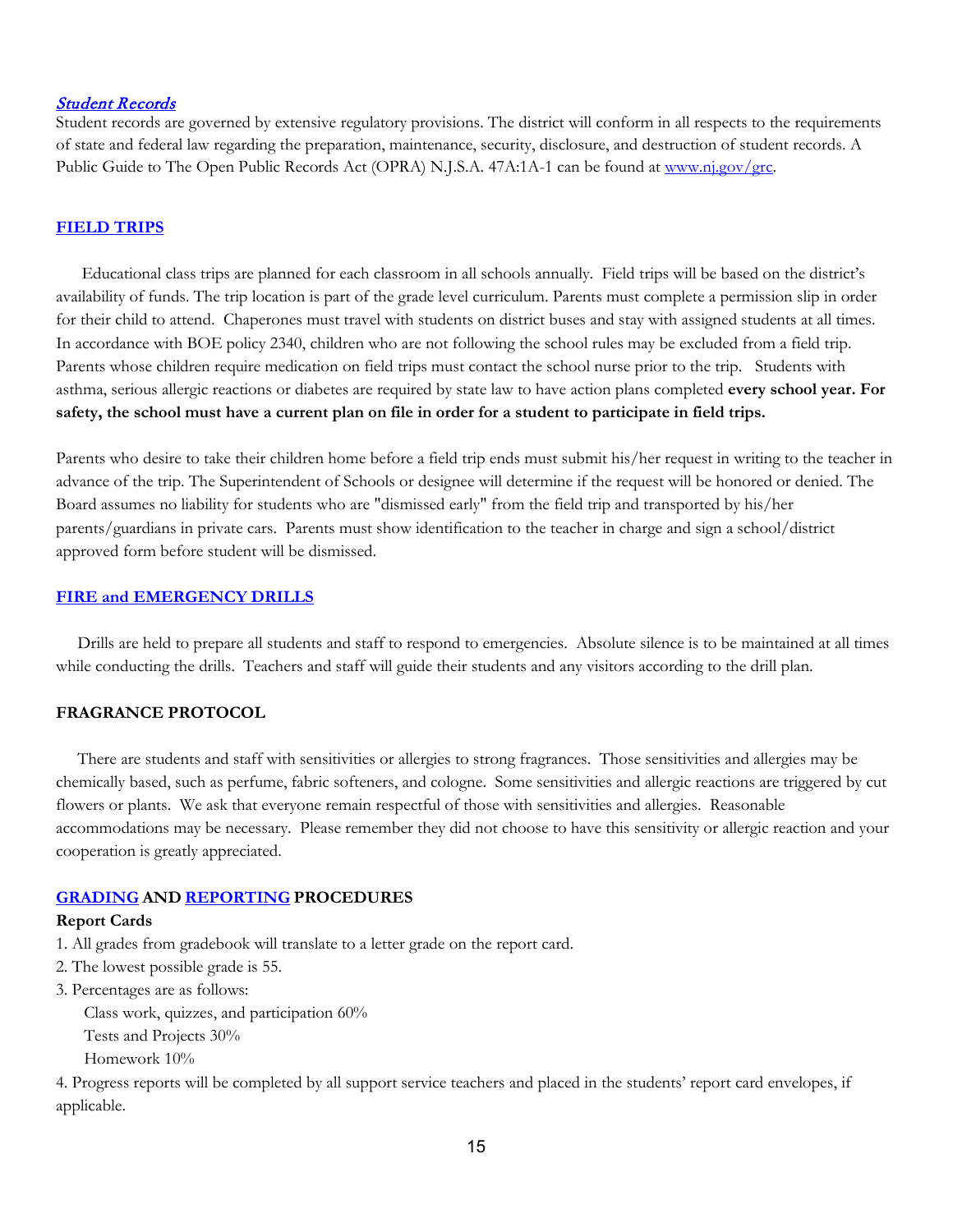#### **Interim Reports**

1. Interim reports will be completed for all students in grades 1-5. In Kindergarten, interims will be completed in marking periods 2-4 for those who are experiencing academic or behavioral challenges. The interim is on Genesis.

2. Sub skills are to only receive a "-"if an "N" is given in the major subject.

3. Teachers of Instrumental Music, GATE, Academic Mastery, ESL, and Reading Specialists will not complete interim reports. They will complete progress reports in accordance with report card time frames.

4. Students will not receive an interim for related arts classes (i.e. Art, Music, Library, Technology, Spanish, Literacy Composition, Health, and PE) unless they are experiencing academic or behavioral challenges, because of the frequency in which they have the classes.

Homework is corrected for accuracy, providing feedback to the student and informing instructional decisions for the teacher. Homework is tracked for effort and averaged into the final grade no more than 10%. No student can fail a course based on homework. Homework should be differentiated based on each student's ability. (See page 18 for more information on homework.)

The following symbols are used to represent grades:  $A = 92-100$  (excellent)  $B = 83-91$  (above average)  $C = 74-82$  (average)  $D = 65-73$  (Passing, below average)  $F =$  Below 64 (failing) + Exceeding Expectations = Meeting Expectations; - Approaching Expectations O - Outstanding VG - Very Good S - Satisfactory N - Needs Improvement

#### **[Promotion and Retention](https://www.straussesmay.com/seportal/Public/DistrictPolicy.aspx?policyid=5410&search=promotion+and+retention&id=dbcfea39423746028f70325837bfa033)**

Elementary (K-5) and secondary (6-8): A pupil will be promoted to the next succeeding grade level when he or she demonstrates the proficiencies required for movement into the next grade, and has satisfactory attendance according to the district attendance policy.

#### <span id="page-15-0"></span>**GUIDANCE SERVICES**

 The purpose of counseling services is to help students reach their full potential. Through this service, we hope to resolve various situations before they become problems. We urge students to consult with their school counselor if they have trouble studying, personal concerns or classroom difficulties.

 Counseling services are provided to students at each grade level. Parents can make an appointment with a counselor by calling their child's school.

#### <span id="page-15-1"></span>**[SCHOOL HEALTH SERVICES & REGULATIONS](https://www.straussesmay.com/seportal/Public/DistrictPolicy.aspx?policyid=5310&search=school+health+services&id=dbcfea39423746028f70325837bfa033)**

#### **School Health Services are provided by the school nurses for the purposes of:**

- 1. Care of emergency sickness or injury in school.
- 2. Communicable disease prevention and control.
- 3. Determination of health needs.
- 4. Follow-up and interpretation of health needs to pupils and parents.

#### **Parent cooperation is requested in the following situations:**

1. A doctor's note is needed when your child returns to school from an absence due to illness or injury. A note should also be obtained from the doctor if your child is unable to participate in physical education, recess, or afterschool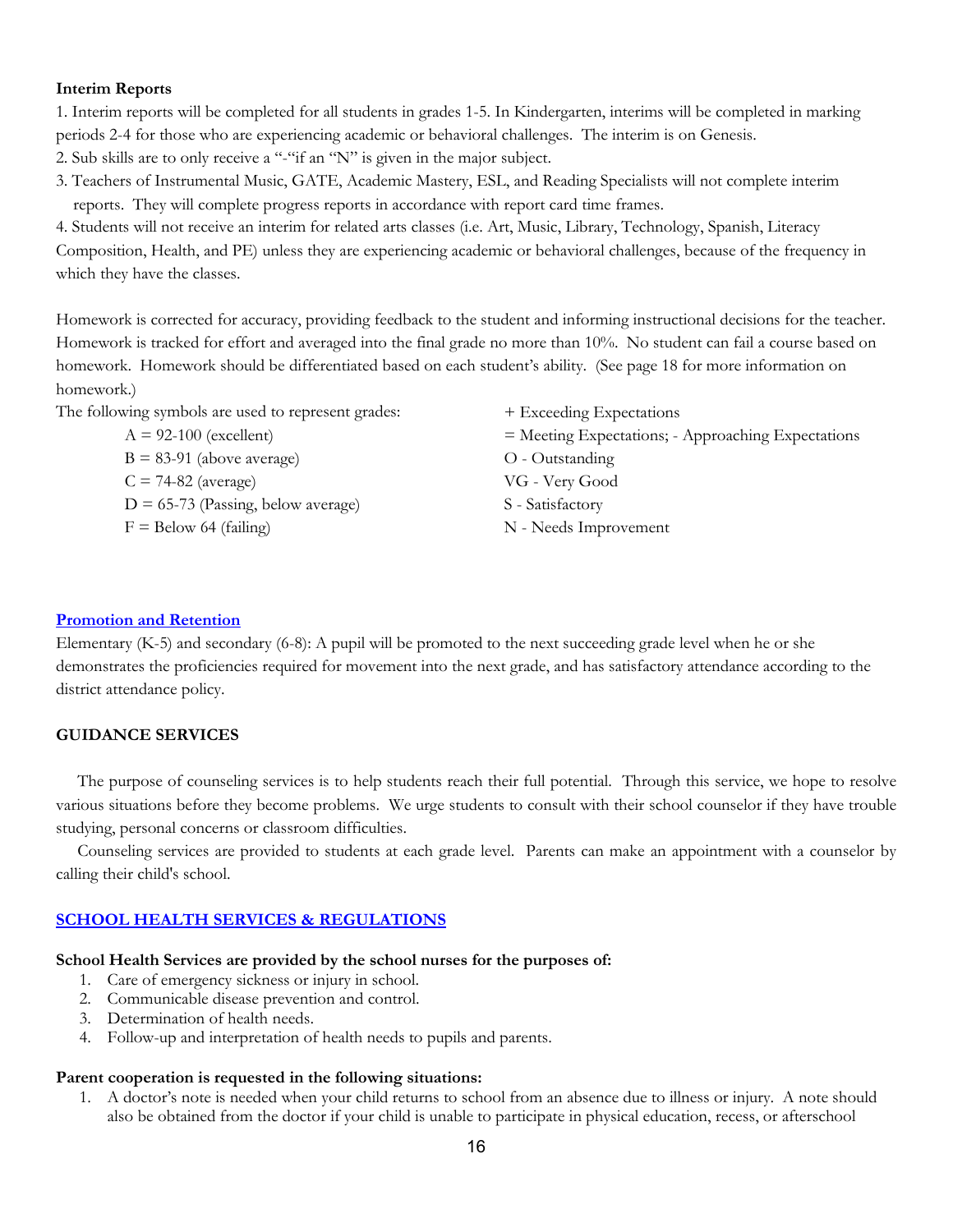physical activity because of the illness or injury. Another doctor's note is required to clear your child to safely return to physical education, recess, or afterschool physical activity.

- 2. Returning students who require medical equipment, such as crutches, wheelchair, cane, etc. must have a doctor's order for the equipment. They will not be able to participate in any physical activity unless cleared by the doctor.
- 3. If your child is absent due to illness or injury, please call the school to inform us of the problem.
- 4. Changes in your child's medical condition, any medication changes, or any recent medical procedure should be brought to the attention of your child's school nurse. Your child's school nurse will coordinate care with your child's teacher as needed. The school nurse should also be informed of medications your child takes at home.
- 5. Your child should be kept home and the nurse should be contacted if he/she has contracted any communicable diseases: i.e., measles, mumps, strep throat, ringworm, chicken pox, pink eye, etc. A doctor's note to return to school will be required. Ringworm must be covered while at school.
- 6. If your child becomes ill or injured in school, you will be called to make arrangements for him/her to be picked up.

## **HEALTH REGULATIONS IN GENERAL**

- 1. Keep up-to-date home, work, and emergency cell phone numbers filed in the Nurse's and main office. You, as the parent(s)/guardian(s) have the responsibility to keep these numbers current. The school has no place to care for your child for an extended length of time. We must have the name and telephone number of a friend, relative, neighbor, or baby sitter who would be able to care for your child until you return home. Please remember, you are responsible for your child's welfare 24 hours a day.
- 2. A child who has diarrhea or vomiting cannot be sent to school. A child who has been sent home due to diarrhea or vomiting should remain at home the rest of that day and the following day or longer until symptom free. Example - If a child is sent home sick on Wednesday, student cannot return to school on Thursday, may return on Friday – *only if they are no longer experiencing diarrhea/fever/vomiting and are symptom free.*
- 3. A child who has a fever cannot be sent to school. A child sent home from school with a fever (100 degrees Fahrenheit or above) should not return to school until the temperature has been normal (less than 100 degrees Fahrenheit) for 24 hours without medication. See above example.
- 4. Any child with a rash should not be sent to school until it has been determined not to be contagious by a health care provider in writing. A note is required for return to school.
- 5. **Students who have a doctor's note stating they cannot participate in physical education, also cannot participate in recess or after school sports or physical activities for the time frame specified on the doctor's note.**

## **ENROLLMENT PROCEDURES & IMMUNIZATIONS**

Please inform the school nurse of any specific health problems your child may have; even the slightest condition may have an effect on your child's learning process. New students to our district must have a physical within 30 days of enrollment, regardless of their age. It is important for parents/guardians to obtain subsequent medical examinations for their child at least once during each developmental stage, at early childhood (preschool through grade three), pre-adolescence (grade four through six) and adolescence (grades seven through twelve) per NJ Administrative Code – Chapter 16, subchapter 2, 6A:16- 2.2. All new students must also, by law, present an up-to-date record of immunizations (required by the State of New Jersey) before being admitted to school.

## **[STATE OF NJ IMMUNIZATION REQUIREMENTS](https://www.straussesmay.com/seportal/Public/DistrictPolicy.aspx?policyid=5320&search=immunizations&id=dbcfea39423746028f70325837bfa033)**

Students entering Kindergarten must have the required DTaP, Polio, and MMR vaccines received on or after the 4th birthday. Many students in 5th grade will turn 11. This is when he/she will receive the Tdap and Meningococcal vaccines that are required for all entering 6th graders who are 11 years of age or older; 6th graders < 11 years must receive Tdap and meningococcal vaccines once age 11 is reached. Students that turn 11 after the start of the school year have 2 weeks after their 11th birthday to obtain these immunizations and submit proof to the school. Students who do not meet these requirements *will* be excluded from school.

## **[MEDICATION POLICIES](https://www.straussesmay.com/seportal/Public/DistrictPolicy.aspx?policyid=5330&search=medication+policy&id=dbcfea39423746028f70325837bfa033)**

New Jersey State Law regulates that the administration of medication to students in school be discouraged except when the student's health may be jeopardized without it. The following rules must be followed.

- 1. Medication will be dispensed to your child by the school nurse.
- 2. At no time may a student carry/self-administer any medication unless there is a life-threatening circumstance and permission is granted in writing by your child's physician and you.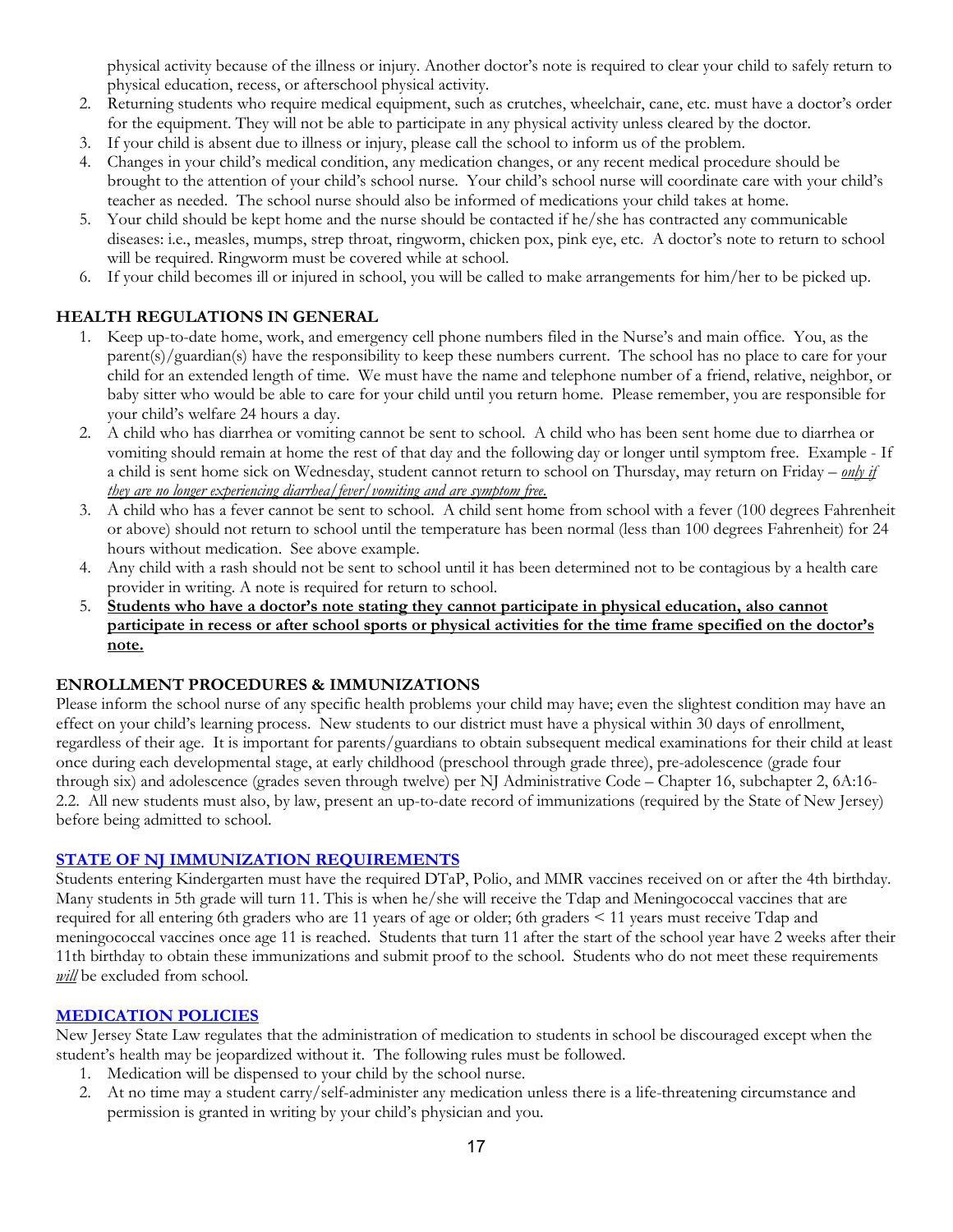- 3. Students must have a written statement from a doctor stating that the medication needs to be given at school. Written permission from the parent needs to accompany the physician's statement.
- **4. Medication orders must be renewed at the beginning of every school year. Participation in after school activities or attending field trips will be denied if the student needs medication and orders are not on file with the school nurse.**
- 5. The medication must be in the original container and clearly labeled by the pharmacist with the student's name, the name of the medication, the expiration date (check to make sure it has not expired), the dosage, and the time to be given.
- 6. The medication must be given to the school nurse by a parent/guardian and will be stored in the nurse's office. This does not apply to prescribed asthma, epi-pen and diabetic medication if students have orders on file with the nurse to self-administer.
- 7. Students with asthma, serious allergic reactions, epilepsy/seizure disorders or diabetes are required by state law to have action plans/orders completed by their doctor every school year. This is for the health and safety of your child and will help us train the appropriate school personnel.
	- 1. The state of NJ requires that a trained delegate be available for any student who may need epinephrine or glucagon when the school nurse is not available.
	- 2. Paul's Law requires that all school personnel are trained in seizure recognition and first aid and that school districts have an individualized seizure action plan for each student who has epilepsy/seizure disorder.
- 8. Students who have doctor's orders to carry/self-administer their inhalers/epi-pens should have one in the nurse's office and carry one at all times.

## **NURSE'S OFFICE FORMS**

All forms are available in the nurse's office upon request and can be downloaded from the school website. If your child is in 5th grade and would like to play sports in 6th grade, please visit the Middle School website for directions on how to be eligible for participation. Physicals are current for 365 days and must be completed on the appropriate state required forms.

Once your child's paperwork is completed, he/she needs to personally bring it to the nurse's office. Handing it directly to the nurse cuts down on lost paperwork. This also gives the nurse the opportunity to ask your child any questions if needed. We advise you to make copies for your own records of any paperwork you send to the school. We are unable to fax or make any copies for you.

## **[PEDICULOSIS](https://www.straussesmay.com/seportal/Public/DistrictPolicy.aspx?policyid=8454&search=pediculosis&id=dbcfea39423746028f70325837bfa033)**

Pediculosis (head lice) is a condition which can affect children of all ages. Head lice occur without regard to income or social economic position. In school, transmission is considered to be rare and no disease is associated with head lice. Our district has a no live lice policy and students with live lice will be sent home for treatment. Students must be brought to the school by a parent/guardian to be examined by the school nurse before readmission to school, to ensure that pediculosis treatment has taken place and that no live head lice are present. If at the return examination your child still has live head lice, you will be required to take your child home for further treatment. The presence of nits may not prohibit a student from attending school. At the discretion of the school nurse, it may be appropriate to screen other children who have had close head to head contact with the student who has active head lice, but classroom –wide or school wide screening will not be conducted. Maintaining the student's privacy, family confidentiality, and preventing stigmatization are vital. Letters will be sent home to all parents of students in class where an active case of head lice was noted. The school nurse retains the authority to, in consultation with school administrator(s), to exclude a student with a current case of head lice for which there is inadequate management by the parent/guardian. This student may be referred to his/her healthcare provider and/or the Burlington County Health Department for additional intervention.

## **HEALTH SCREENING PROCEDURES**

Growth and development are related to inherited characteristics and environmental influence throughout the life cycle. We screen your child per the State of New Jersey guidelines. If there is a concern, you will be notified and advised to consult with your physician for further evaluation and treatment of any problem. If you do not want your child to be screened, please notify the school nurse in writing at the beginning of the school year.

## **LOCAL HEALTH RESOURCES**

A family health care center, Southern Jersey Family Medical Center, is open and taking appointments at New Lisbon Center - Aspen Hills Healthcare Center (formerly Buttonwood Hospital) in Pemberton Township. The center located at 600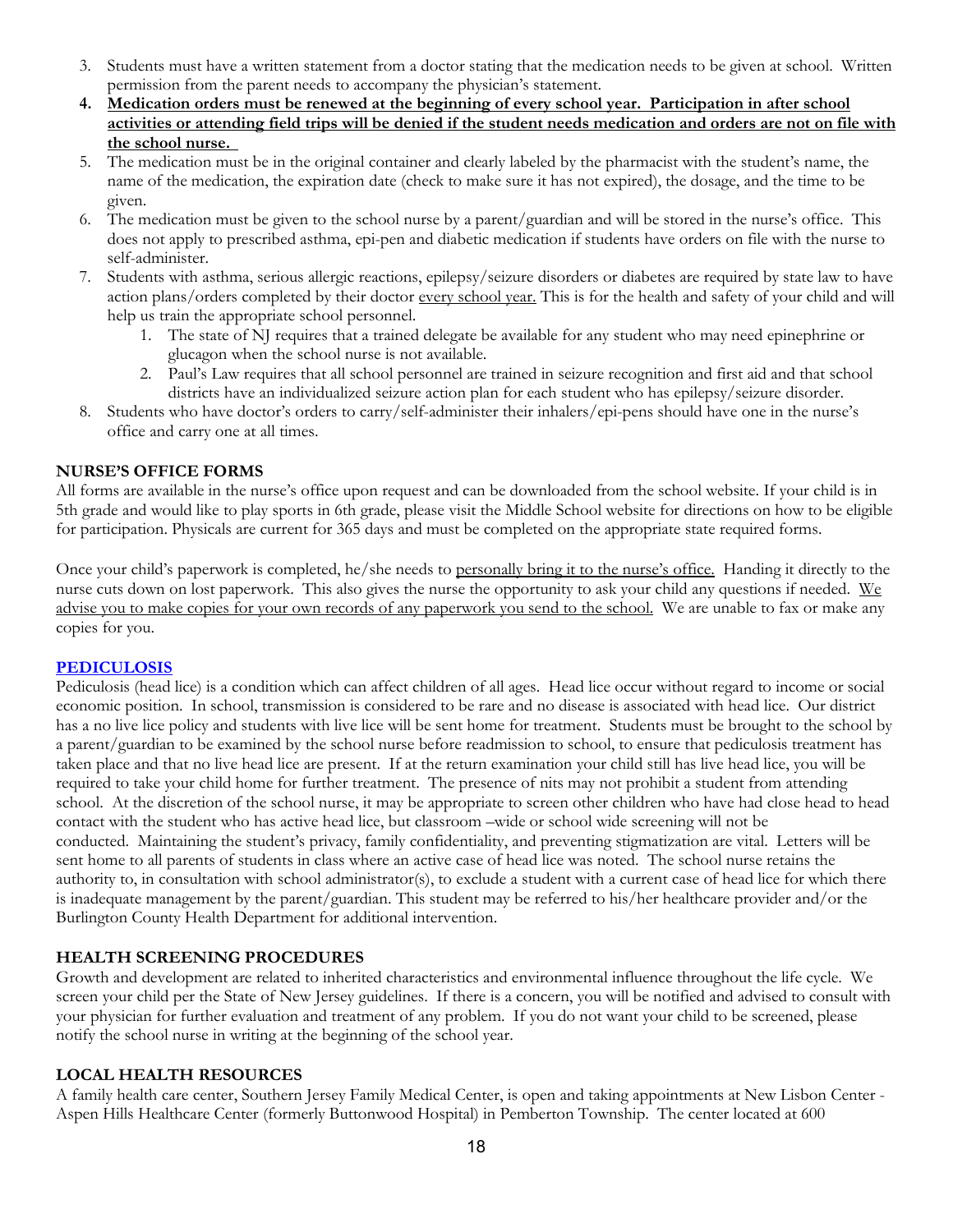Pemberton-Browns Mills Road provides services based on a sliding fee scale and also accepts clients with Medicare, Medicaid or other types of public or private insurance. Residents with no health insurance are encouraged to seek health care at this facility. The center's hours of operation are subject to change at any time. Please confirm hours with the access center location prior to a visit or when making an appointment. The phone number is 609-894-1100. This facility also has a dental center and bilingual staff.

Rowan College at Burlington County-Mount Laurel Campus has a Dental Health Center. They offer a wide variety of dental health preventive services, such as cleanings, examinations, fluoride treatments, sealants and x-rays. There is a nominal charge of \$5.00 per visit. For hours and to schedule an appointment, please call 856-291-4215. The Dental Health Center is located in the Health Sciences Building at 1000 Briggs Rd., Mt. Laurel, NJ 08054.

Should you need help with immunizations you can call the Burlington County Health Department Clinic at 609-265- 5511. The BCHD is located at 15 Pioneer Blvd., Westampton, NJ 08060.

For a complete list of local health resources contact your school nurse or check the nurse's web page.

#### **HEALTH INSURANCE**

Many of you have your children covered under your employer plan. However, some children do not have any coverage and this is where our school system can help. Governor Corzine signed into law P.L2008 Chapter 38 mandating that all children under the age of 18 have health insurance.

This is a tremendous opportunity because we will help you obtain health coverage for your children and possibly your entire family by sending your contact information to NJ Family Care. Written consent is required pursuant to 20 U.S.C. 123g (b) (1) an 34 C.F.R. 99.30 (b) so, the parent must sign in the health insurance section on the Emergency Information Verification Form and we will send your contact information to NJ Family Care. Instructions to complete the Emergency Information Verification Form (emergency card) will be given to you at the beginning of the school year.

If you have any questions regarding NJ Family Care, contact them directly at (800) 701-0710 or visi[t www.njfamilycare.org](http://www.njfamilycare.org/) to apply online. If you have applied recently and are receiving coverage please let your school nurse know. This will allow our district to keep your child's information up-to-date.

#### <span id="page-18-0"></span>**[HOMEWORK](https://www.straussesmay.com/seportal/Public/DistrictPolicy.aspx?policyid=2330&search=homework&id=dbcfea39423746028f70325837bfa033)**

 Homework assignments should challenge students through exercises in drill, study, recreational reading, written exercises, math problems, compositions, outlines and research.

 Teachers are asked to keep parents informed about homework assignments and to alert parents when assignments are repeatedly neglected. Homework assignments are designed to be challenging, not discouraging, and varied in order to create and maintain interest.

 Students should keep a notebook for homework assignments and know what each day's homework assignment is before leaving school for the day. Please use the agenda book.

 It is suggested that parents require students to go to bed at a reasonable time and to limit screen time in order to allow adequate time for homework completion, social interaction, and to reduce the negative impact on sleep patterns. Parents are urged to contact teachers if their child never seems to have any homework, or if their child appears to have extreme difficulty completing the work assigned.

 Homework is an important part of each pupil's educational program. It is assigned routinely to reinforce classroom instruction. Each child's efforts in completing homework assignments are directly applied as part of the report card grade. Therefore, parents are advised to check with their child's teacher during the scheduled parent conferences or at any time to discuss concerns.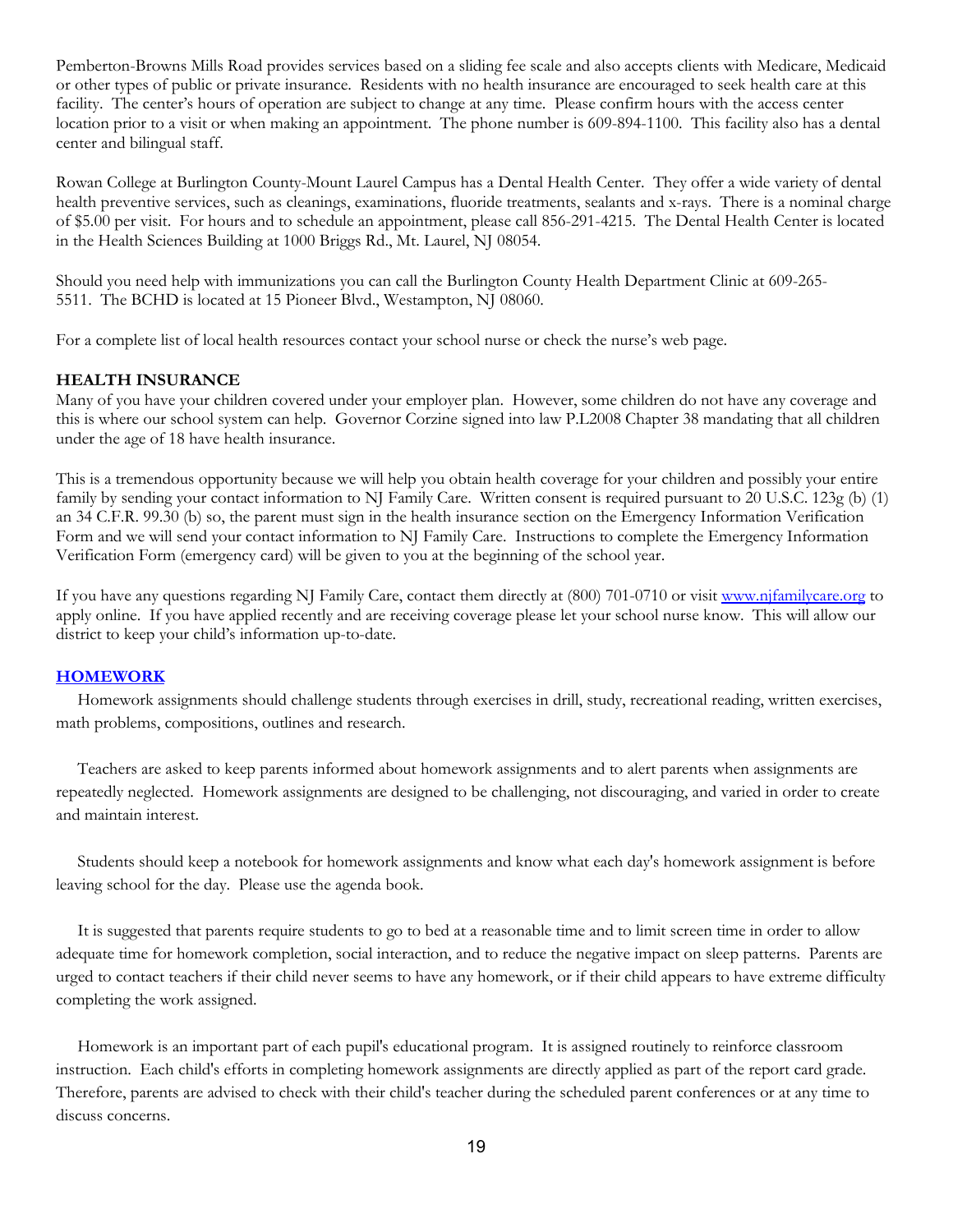#### <span id="page-19-0"></span>**HONOR ROLL RECOGNITION (Grades 3-5)/NATIONAL ELEMENTARY HONOR SOCIETY (Grade 5)**

Recognition is given each marking period to those third, fourth, and fifth grade pupils who demonstrate high academic achievement. The following criteria are used to qualify for the school's Honor Roll:

All A's and B's (Academics)

All S's or better (Special Subjects)

The comment code must be correlated to the student's academic performance. If a student receives an "N" he or she will not be eligible for the honor roll. Honor Roll recognition begins at the third grade level.

 Fifth grade students who meet the national criteria are eligible to be inducted into the National Elementary Honor Society. Criteria and guidelines can be found at www.nhs.us.

#### <span id="page-19-1"></span>**LUNCH/BREAKFAST PROGRAM**

 Lunches are scheduled for each school day. A combined menu, including prices, will be sent home each month. Peanut butter and jelly sandwiches are also available each day. Extra items can be purchased, but not charged. For your convenience, you may also pay for your child's meal online. Visit the district website at www.pemberton.k12.nj.us and click on "Online Food Services Program" to set up an account, make payments, track usage and more.

 Students may either bring lunch from home or purchase lunch at school. Students may qualify for free or reduced cost lunch. The completion of the required information on the lunch application form that is distributed in the beginning of the school year will determine eligibility. This form can also be found online at the same address listed above.

 Students also have the opportunity to eat breakfast at school before beginning class. Students who are eligible for free or reduced cost lunch may also receive free or reduced cost breakfast. All meals that are provided are nutritionally balanced. **Please note:** Breakfast is available on delayed opening upon request.

 **Lunchroom Behavior**: The basic rules and procedures to be followed by students during the lunch and subsequent playground period are listed below. You are requested to discuss and review this information with your child.

- 1. All food, including seconds, must be taken during the initial "pass-through" of the cafeteria lines.
- 2. Students are to remain in their seats in the cafeteria for their entire lunch period.
- 3. Loud talking, screaming and shouting is prohibited.
- 4. Students must clean their area.
- 5. Students must walk when going to the playground after lunch.

#### <span id="page-19-2"></span>**[PARENT/SCHOOL PARTNERSHIP](https://www.straussesmay.com/seportal/Public/DistrictPolicy.aspx?policyid=9205&search=parent+school+partnership&id=dbcfea39423746028f70325837bfa033)**

 All parents are encouraged to become actively involved in the educational lives of their children. Teachers are accessible via email and phone. Parent volunteers are needed in order to assist teachers in a variety of ways.

 Classroom assistance in center instruction activities, chaperones for class trips, Career Day sharing, PTO membership, help with classroom parties and special events are just some of the many ways parents can get involved. We welcome you and encourage you to be an active participant in your child's education. With home and school working cooperatively, the educational success of your child can be realized.

#### <span id="page-19-3"></span>**[PARENT/TEACHER CONFERENCES](https://www.straussesmay.com/seportal/Public/DistrictPolicy.aspx?policyid=9280&search=parent+teacher+conferences&id=dbcfea39423746028f70325837bfa033)**

 Parent/teacher conferences are scheduled for students in grades PK-12. At the conference, your child's strengths and needs are discussed, and you will have an opportunity to become better acquainted with the teacher's procedures and the school policies and programs. Parents are urged to attend these conferences in each school year.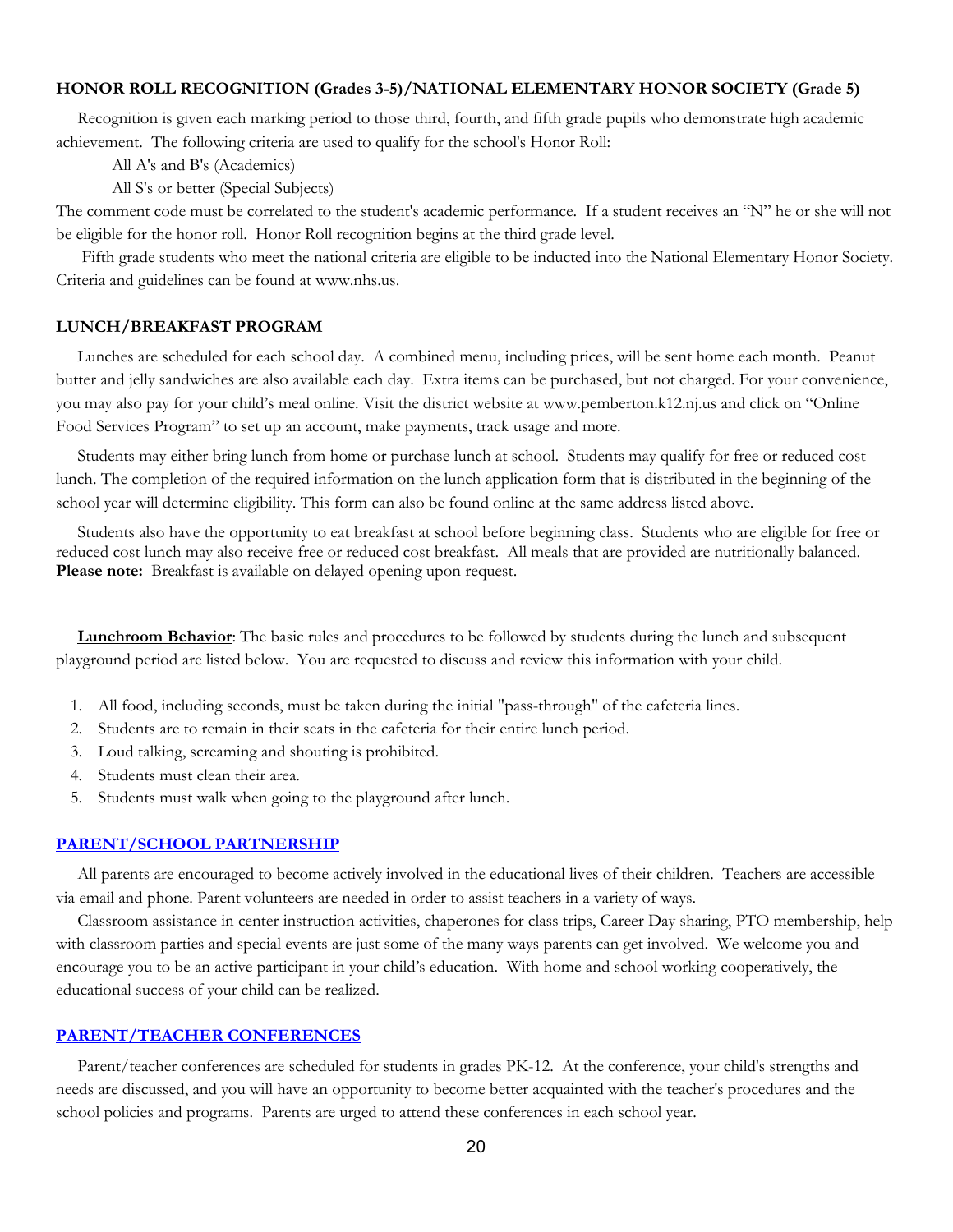**The school district currently uses an online conference scheduling service. Please check each school's website for login information. This service allows parents to choose their own conference times to better match their schedules and coordinate conferences for multiple children.**

 Parents are encouraged to schedule further conferences with classroom teachers if the need should arise. Parent/teacher communication is a key factor in ensuring the educational success of each child.

## <span id="page-20-0"></span>**PARTY GUIDELINES**

 Parties are permitted in the classroom for Seasonal Celebrations and Valentine's Day. Alternative activities are planned for children who do not participate in these holidays. If you wish to bring in refreshments for your child's class, please contact the teacher to schedule your visit. **Birthday treats (store bought and with the ingredients listed so we can check for allergies) at school will be celebrated in the lunchroom at lunchtime and only for your child's class. Special permission may be granted by administration for a classroom party at the discretion of the teacher. Please check with your building principal 48 hours in advance regarding food/decorating items permitted at parties.**

Birthday party invitations will only be distributed by the teacher if all students in that class are invited.

#### <span id="page-20-1"></span>**[PTO-HOME/SCHOOL PROGRAM](https://www.straussesmay.com/seportal/Public/DistrictPolicy.aspx?policyid=9210&search=pto&id=dbcfea39423746028f70325837bfa033)**

 Parent-teacher organizations are organized in each school. They elect officers and meet regularly for the purpose of strengthening the relationship between parents and teachers.

 PTOs have made countless contributions in support of educational and extracurricular activities for our students. Parents are encouraged to become actively involved in this outstanding organization. When parents and school form a partnership, each individual child benefits.

#### **PUBLIC NOTICE**

Every program is offered to all students without regard to race, color, national origin, gender or disability.

## **SAFETY PATROL**

 The safety patrol's job is to remind students of safety rules learned in the classroom and to guide them in safe crossing and bus passenger procedures. Please check with your school principal for criteria for member selection. School work and behavior are considered.

All patrol members shall uphold the by-laws and regulations set forth by the Division of State Police.

#### **Requirements for Safety Patrol (4th or 5th Grade Students)**

- 1. Academic success.
- 2. Good Behavior (Students suspended from school will lose their eligibility.)

#### <span id="page-20-2"></span>**[SPECIAL EDUCATION SERVICES](https://www.straussesmay.com/seportal/Public/DistrictPolicy.aspx?policyid=2460&search=special+education+services&id=dbcfea39423746028f70325837bfa033)**

The Individuals with Disabilities Education Act is the primary federal program that authorizes state and local aid for special education and related services for children with disabilities.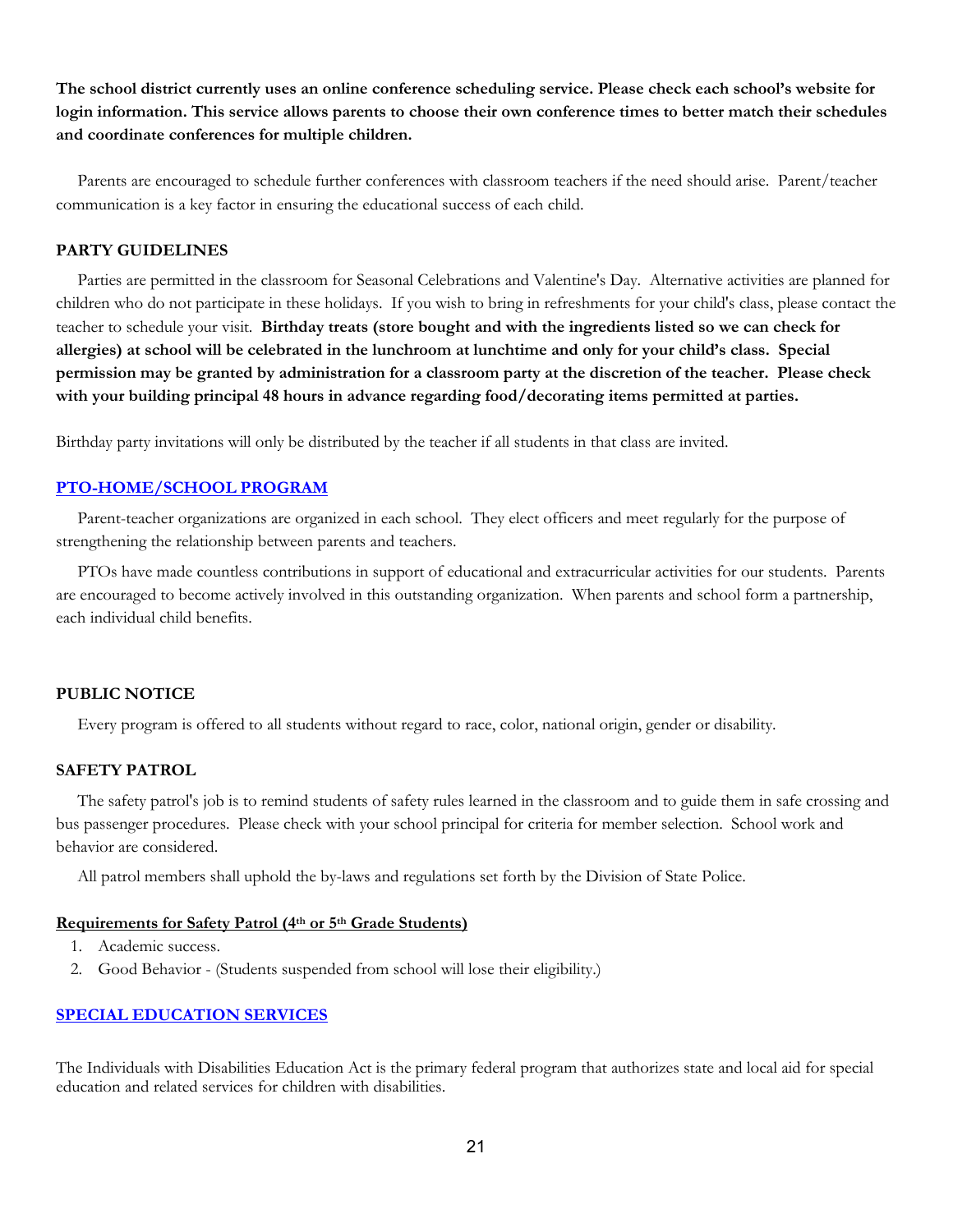New Jersey Administrative Code for special education (N.J.A.C. 6A:14) and the federal Individuals with Disabilities Education Act of 2004 (IDEA 2004) are laws that ensure children with disabilities a free, appropriate public education in the least restrictive environment. An important part of these laws provides parents with the right to participate in their children's education.

The special education process is initiated with a written referral. A referral is a written request for an evaluation that is given to the school district when a child is suspected of having a disability and might need special education and/or related services. Parents, school personnel, or any agencies concerned with the welfare of students, including the New Jersey Department of Education, can make referrals. If you believe that your child may have a disability, you may refer your child for an evaluation by submitting a written request to your school district.

Decisions regarding your child's special education needs are made at meetings. As the parent of a child who has or may have a disability, you have the right to participate in meetings and make determinations regarding the following:

- Identification (decision to evaluate);
- Evaluation (nature and scope of assessment procedures);
- Classification (determination of whether your child is eligible for special education and related services);
- Development and review of your child's individualized education program (IEP);
- Educational placement of your child; and
- Reevaluation of your child.

More information regarding the special education referral process and meetings scheduled with the IEP team can be found in the Parental Rights in Special Education handbook (PRISE), located on the NJ Department of Education website.

A case manager from the Child Study Team or Speech Department is assigned to each student with an IEP. They work with the students, parents, and district staff to develop appropriate programs and services for students with special needs. Pemberton Township Schools offer a continuum of special education services to address the needs of each student requiring special education. To the maximum extent appropriate, children with disabilities are educated with children who are not disabled in the Least Restrictive Environment (LRE). Specialized classes, separate schooling, or other removal of children with disabilities from the general educational environment occurs only when the nature and severity of the disability is such that education in general education classes with the use of supplementary aids and services cannot be achieved satisfactorily.

Parents or guardians of educationally disabled or potentially disabled students should feel free to contact Special Education Services at (609) 893-8141 ext. 1012.

## **[INTERVENTION AND REFERRAL SERVICES](https://www.straussesmay.com/seportal/Public/DistrictPolicy.aspx?policyid=2417&search=intervention+and+referral+services&id=dbcfea39423746028f70325837bfa033)**

Each school district's board of education is required (N.J.A.C. 6A:16-8) to establish and implement a coordinated system in each school building, in which general education students are served, for the planning and delivery of intervention and referral services (I & RS) that are designed to:

- Identify learning, behavior, and health difficulties of students.
- Collect thorough information on the identified learning, behavior, and health difficulties.
- Develop and implement action plans which provide for appropriate school or community interventions or referrals to school and community resources.
- Work with teachers to assist in achieving the desired outcomes.

Pemberton Township Schools utilizes the Masonic Model of support to provide student assistance through I&RST. The Masonic Model is a strength-based intervention approach, which focuses on the whole child. The philosophy of the Masonic Model is based on the belief that the social and emotional needs of our students must be met in order to have academic success. This model teaches educators to work as a team to assist students who are "at risk." The objective is to provide early and effective interventions using resources readily available in the school community. This program is rooted in developing the social and emotional competence of the student. Please contact your School Counselor for more information or to refer your child to I&RST.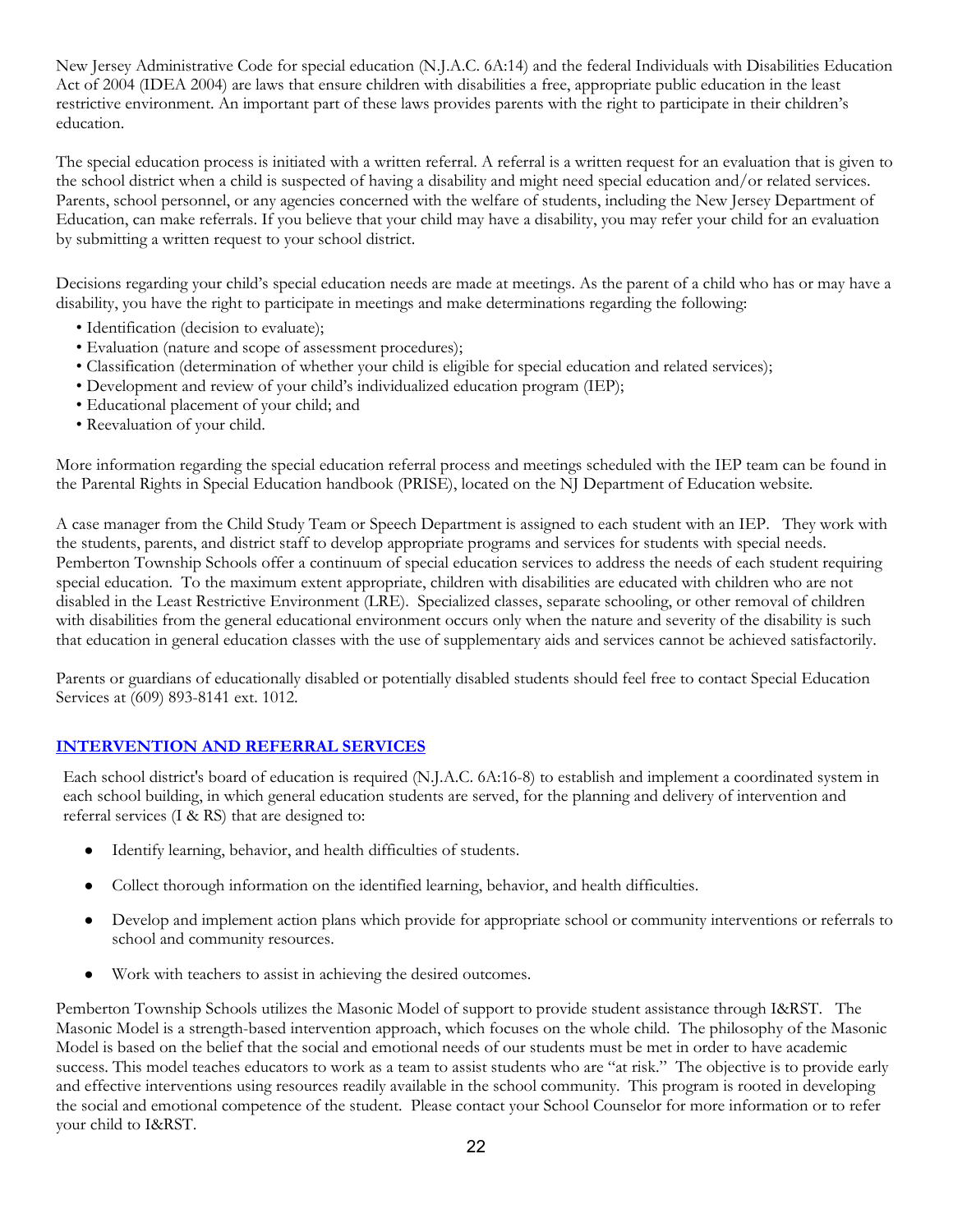#### **[SECTION 504](https://www.straussesmay.com/seportal/Public/DistrictPolicy.aspx?policyid=2418&search=section+504&id=dbcfea39423746028f70325837bfa033)**

Section 504 of the Rehabilitation Act of 1973 is civil rights legislation for persons with disabilities. It prohibits discrimination against individuals who meet the definition of disability in this act. Schools must afford students with disabilities under this act equal opportunities to reach academic achievement as students without disabilities. Students that are determined to be eligible will be provided with free appropriate educational services.

Anyone can make a referral to the 504 committee. The school counselor is the chairperson and referrals may be made directly to the counselor. A person is considered for a 504 plan if they have a physical or mental impairment that substantially limits one or more of their major life activities; or if they have a record of an impairment; or if they are regarded as having an impairment. A 504 plan will be created if the student is found eligible. The 504 plan will outline specific accommodations for the student, so that equal access is granted. Please contact your Principal or School Counselor for more information.

#### **STORAGE OF HAZARDOUS SUBSTANCES**

 Pursuant to the New Jersey Worker and Community Right to Know Act, N.J.S.A. 34:5A-3 et seq., notice is hereby given and all parents/guardians are hereby advised that any construction or other non-routine activities involving the use of hazardous substances will be posted on the bulletin board in the school. In addition, Hazardous Substance Fact Sheets and the "Right to Know" book developed by the New Jersey Department of Health will be made available at the school for such substances.

## <span id="page-22-0"></span>**[STUDENT CODE OF CONDUCT](https://www.straussesmay.com/seportal/Public/DistrictPolicy.aspx?policyid=5600&search=student+code+of+conduct&id=dbcfea39423746028f70325837bfa033)**

 The district's *Student Code of Conduct* provides minimum standards for acceptable pupil behavior. All district elementary schools use the guidelines contained in the *Code of Conduct* to ensure a uniformity and consistency of treatment from school to school.

 Standards for pupil conduct include respect to teachers, other students and school personnel; maintaining a clean, inoffensive appearance, respecting school property, authority, the personal safety of others; and attending school on a regular basis.

**The intent of the Code of Conduct is to identify commonly recognized student behaviors that are unacceptable in the education setting and to be a general guide for students, teachers and administrators. As a listing, this manual is not intended to be all-inclusive. The Code of Student Conduct Policy is available on the district website and can be accessed under the "Board & Community" tab. Certain situations may warrant measures different than those prescribed herein. In such instances, administrative discretion will prevail.**

Pemberton Township School district is committed to providing all scholars with educational opportunities designed to prepare them to be productive members of a democratic society by developing each individual's ability to use higher thinking skills, logically solve problems and make rational, responsible decisions. It is the specific responsibility of the school instructional staff and administration to provide an environment in which that education can take place. To that end, these guidelines seek to list those behaviors, and the consequences of those behaviors, that may impede or disrupt the educational program of the school and the safety and well-being of our students. It is our hope that these guidelines will assist parents, students, and teachers in the identification of unacceptable behaviors and provide a clear and consistent explanation of consequences such behavior will merit. It should be noted that these procedures also apply to those school sponsored events that may take place beyond the regular school day and away from the school building. We want to be proud of our students, but more importantly, we want them to have pride in themselves. To that end, we are committed to providing the best possible learning environment.

 Major violations of conduct include the following: continued, willful, and open defiance to school authority; assault on school personnel or other students; defacing or damaging school property; threats, extortion, or use of profanity; theft,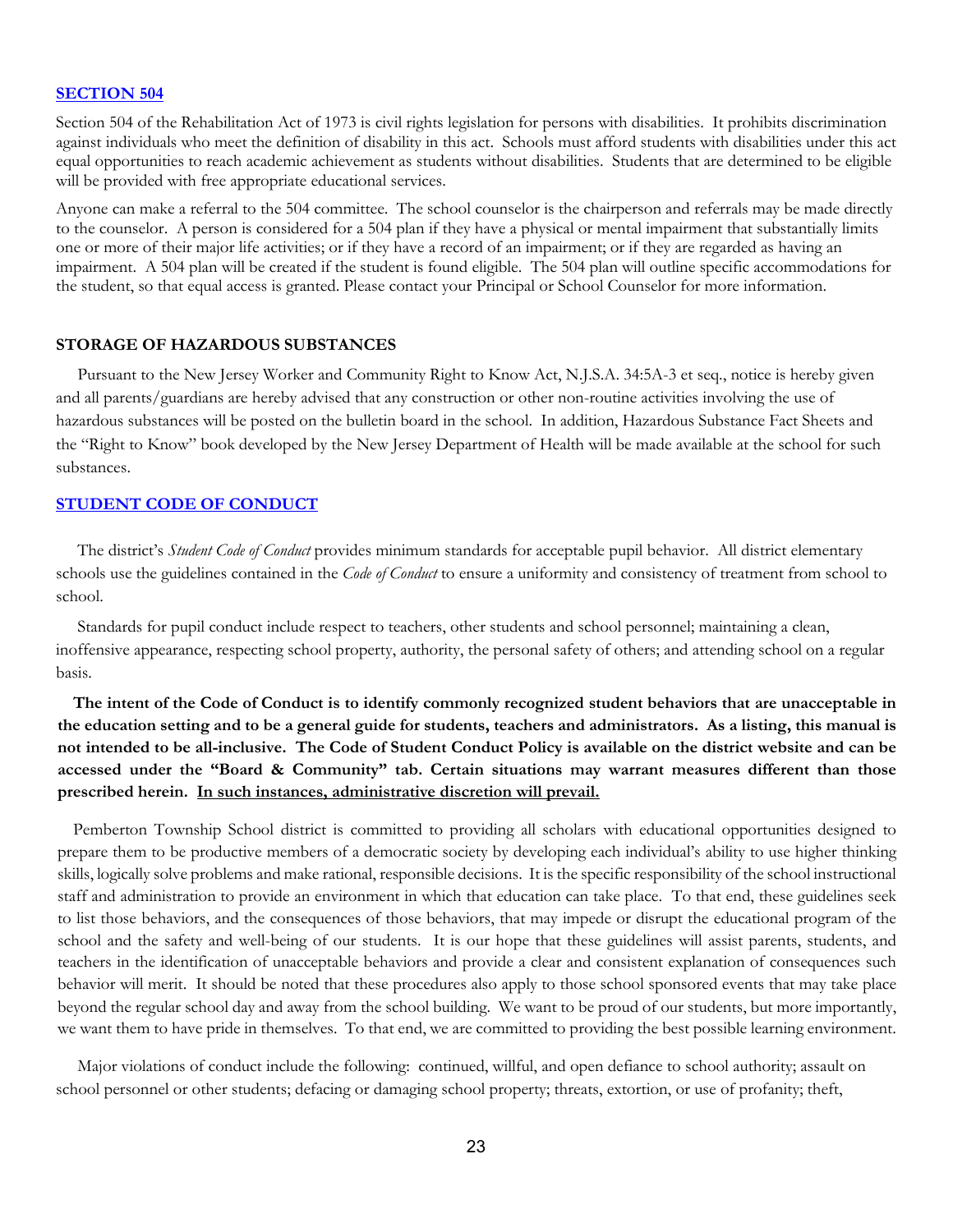truancy, smoking on school property; possession, use, sale or distribution of drugs or alcohol; possession or concealment of weapons.

 Minor violations constitute negative behaviors at the lower level of seriousness or at a first stage of incidence. Some examples include name-calling, distractive or disruptive behavior, violating classroom rules.

 Pupil suspension will be utilized as follows: for major violations; as a last alternative when other less severe measures have been tried; or when necessary to ensure the immediate maintenance of good order and to protect a student's physical or emotional safety or well-being. When a pupil's suspension from school becomes necessary, the parents will be notified by telephone, if possible, and by letter within 24 hours of the suspension notice to the pupil.

 A parent conference shall be offered and so stated on the suspension letter. The school district strongly encourages parents to take advantage of this conference opportunity, which is so important in preventing future negative conduct by the students.

#### **RESTORATIVE PRACTICES:**

One of the greatest concerns of parents and educators is how to assist our children, through teaching and guidance, to become responsible and caring adults. Providing adequate and appropriate discipline is an important part of this process. Restorative discipline adds to the current discipline models, which attempt to prevent or stop misbehavior, and teaches more life-giving responses. The goals of restorative discipline apply not only to those involved in or affected by misbehavior, but to the larger educational community as well.

Pemberton Townships Schools are committed to restorative practices that allow us to assess each student on a case-bycase basis to address behaviors and infractions that allow students to repair, reflect, and reconnect. The goal of restorative practices is to encourage children and adults to build and maintain positive relationships within the school, creating a positive school climate and productive learning environment. Restorative practices are the first step in addressing student behaviors or incidents, as opposed to more formal discipline such as out-of-school suspension.

The Restorative model can be applied to all levels and aims to assist all involved to **reflect**, **repair** and **reconnect**. In short it is about restoring relationships between people through a controlled environment. This allows for individuals to listen, to hear how it has been for others, and to gain sufficient understanding and empathy to support the healing process.

Building community with Talking Circles- A technique for proactively building the skills and relationships students will need when challenges arise. Talking circles are a valuable practice that serve numerous purposes in our school communities. Participants gain valuable life skills that will not only positively contribute to improved interpersonal relationships and academic success, but will also prepare them for their future endeavors and relationships.

Why Talking Circles:

- Creates a place of belonging
- Everyone has equal voice
- Relevant and engaging
- Peer Support
- Promotes social skill building and problem solving
- Shared effort and common purpose
- Behavior ownership
- Taking responsibility for actions

## **Administrative Procedures**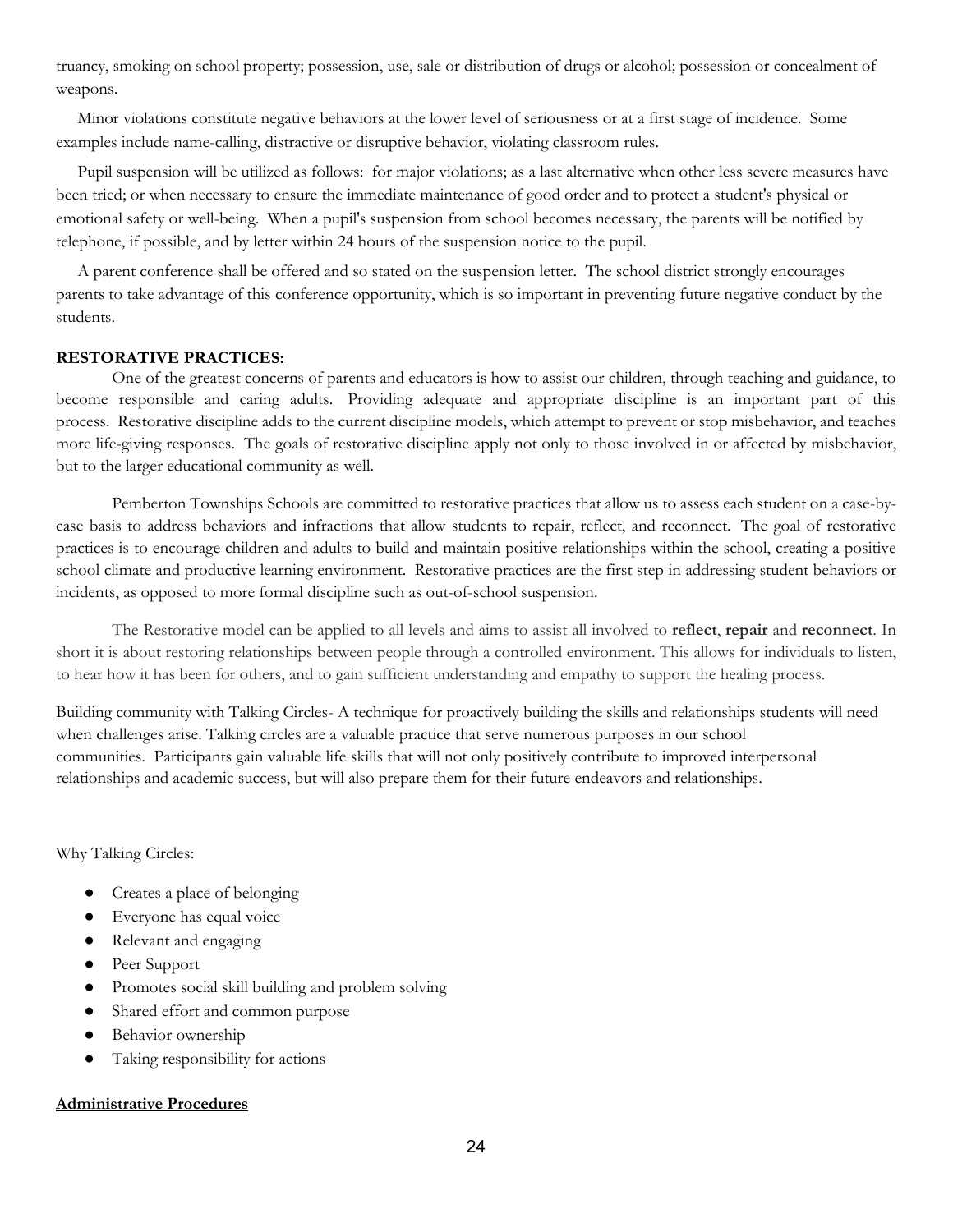The following administrative behaviors will be included as standard guidelines in addressing major violations:

- 1. Student/administrator conference
- 2. Parent notification (phone and/or written notice)
- 3. Parent/administrator conference

 Other, additional steps may be used by the administrator in dealing with major violations. These options will vary as to where and how often they are used, according to the problem situation. **The administrator will use his/her judgment on an individual case basis**. These options are:

- 1. A student/administrator/teachers conference
- 2. A student/guidance counselor conference
- 3. A student/guidance/parent conference

## **Standards for Student Conduct**

 Our elementary school has minimum standards for acceptable pupil behavior. Our school attempts to promote those positive behaviors and relationships among students. The cooperative efforts of school personnel and parents are critical in articulating, developing, and enforcing these expectations, toward a total positive school environment. The guidance counselor and Intervention and Referral Services Team play a major role in discipline matters and are used to bring about positive behavior changes.

Minimally, therefore, all students will be expected to:

- 1. Accord the proper respect to teachers, other students, and school personnel
- 2. Adhere to classroom, school, and bus rules and regulations
- 3. Maintain a clean, neat, inoffensive personal appearance
- 4. Respect school property and the property of others
- 5. Respect the physical safety of others
- 6. Respect the authority of any teacher or person who is in a position of authority
- 7. Refrain from inciting other pupils toward misbehavior
- 8. Be in daily attendance and punctual to class
- 9. Be prepared for class assignments and activities as required

## **Minor Violations**

A sequential procedure for dealing with minor violations will include:

First - A direct pupil warning

Second - A private teacher/pupil conference/possible Intervention and Referral Services Team intervention

*If the problem persists or reoccurs*:

First - Teacher/parent contact by phone or letter and/or

Second - Teacher/parent meeting (with or without the pupil)

Lack of improvement after these efforts would then require the assistance of other resources.

--Exclusion from special events or special privileges

-- Referral to the guidance counselor\*

--Referral to the principal

*\* The guidance counselor will work to help the child change his/her behavior(s) and work toward eliminating the root causes for misbehaviors.*

## **Major Violations**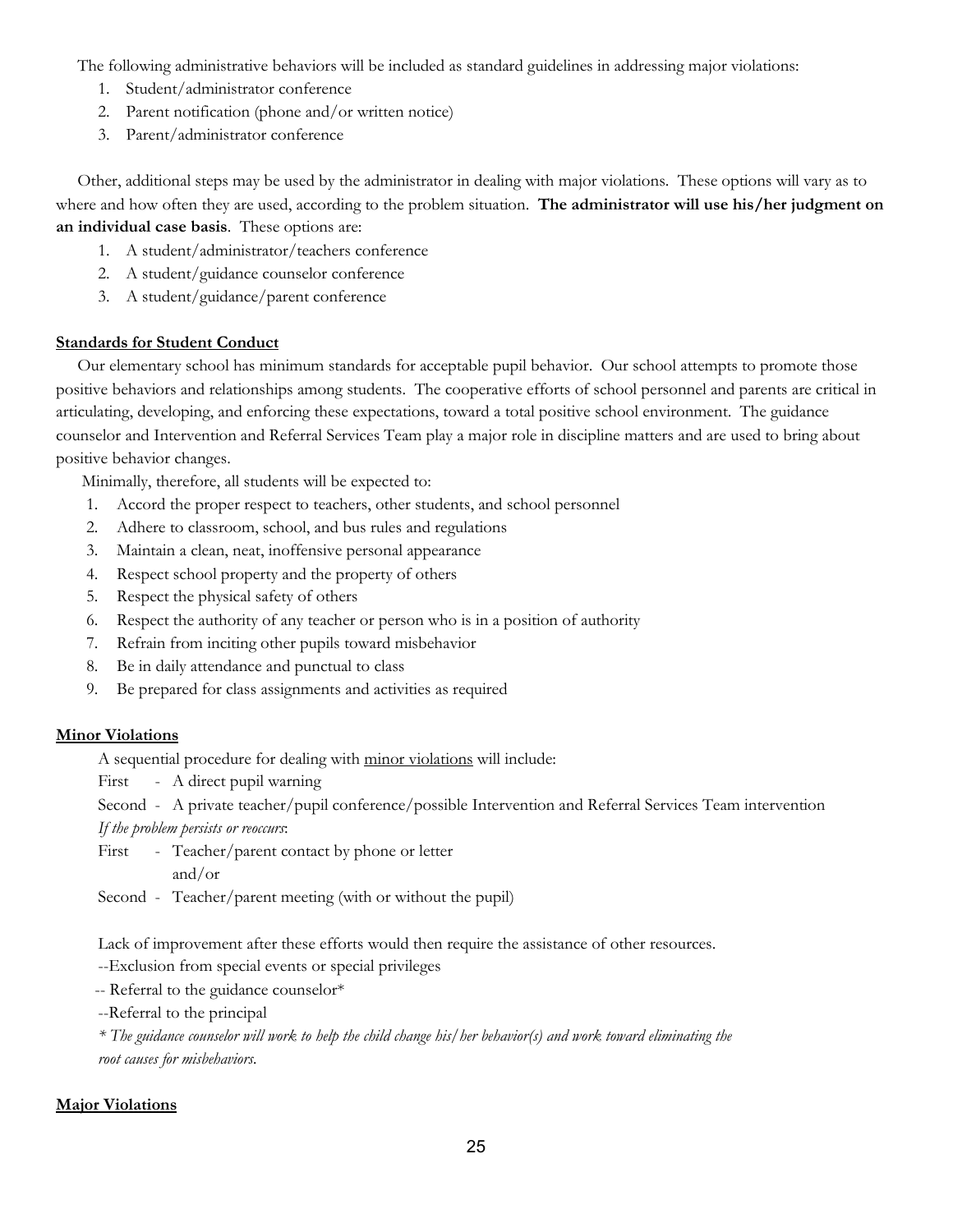A. Violation shall be considered of major seriousness based on the level of effect that the behavior has on the pupil himself/herself, other pupils, school personnel, or property.

## B. Examples:

- 1. Continued and willful disobedience.
- 2. Open defiance to school authority
- 3. Assault on school personnel
- 4. Assault on other students
- 5. Continued use of profanity/gestures
- 6. Defacing or damaging school property
- 7. Possession, use, sale, or distribution of drugs or alcohol on school property
- 8. Leaving school premises without permission
- 9. Chronic misbehavior or classroom disruption
- 10. Use of threats or extortion
- 11. Theft on school property
- 12. Truancy and/or chronic tardiness
- 13. Transportation misbehavior
- 14. Possession and/or concealment of weapons
- 15. Possession and/or use of tobacco products on school property

## **Police Notification**

 The Board of Education is committed to providing a safe school environment. Schools are required by law to report certain infractions and may notify the police based on the nature, seriousness, and risk posed to others by the offense, as determined by the principal or his or her designee.

- 1. Possession of weapons
- 2. Drug/alcohol possession/use/distribution
- 3. Assault staff/students
- 4. Violent fights/gang fights
- 5. Threats toward staff and students
- 6. Vandalism
- 7. Theft
- 8. Bomb threats
- 9. False fire alarms
- 10. Trespassing

## **Violent Behavior and Vandalism**

Response as applied to the above procedure for major violations may routinely include the following alternatives.

- 1. Exclusion from special school events (i.e., assemblies, intramurals, trips, etc.)
- 2. Office-assigned detention
- 3. Lunch room detention
- 4. Teacher detention
- 5. Suspension from school

## **Assault**

One person attacking another with or without a weapon.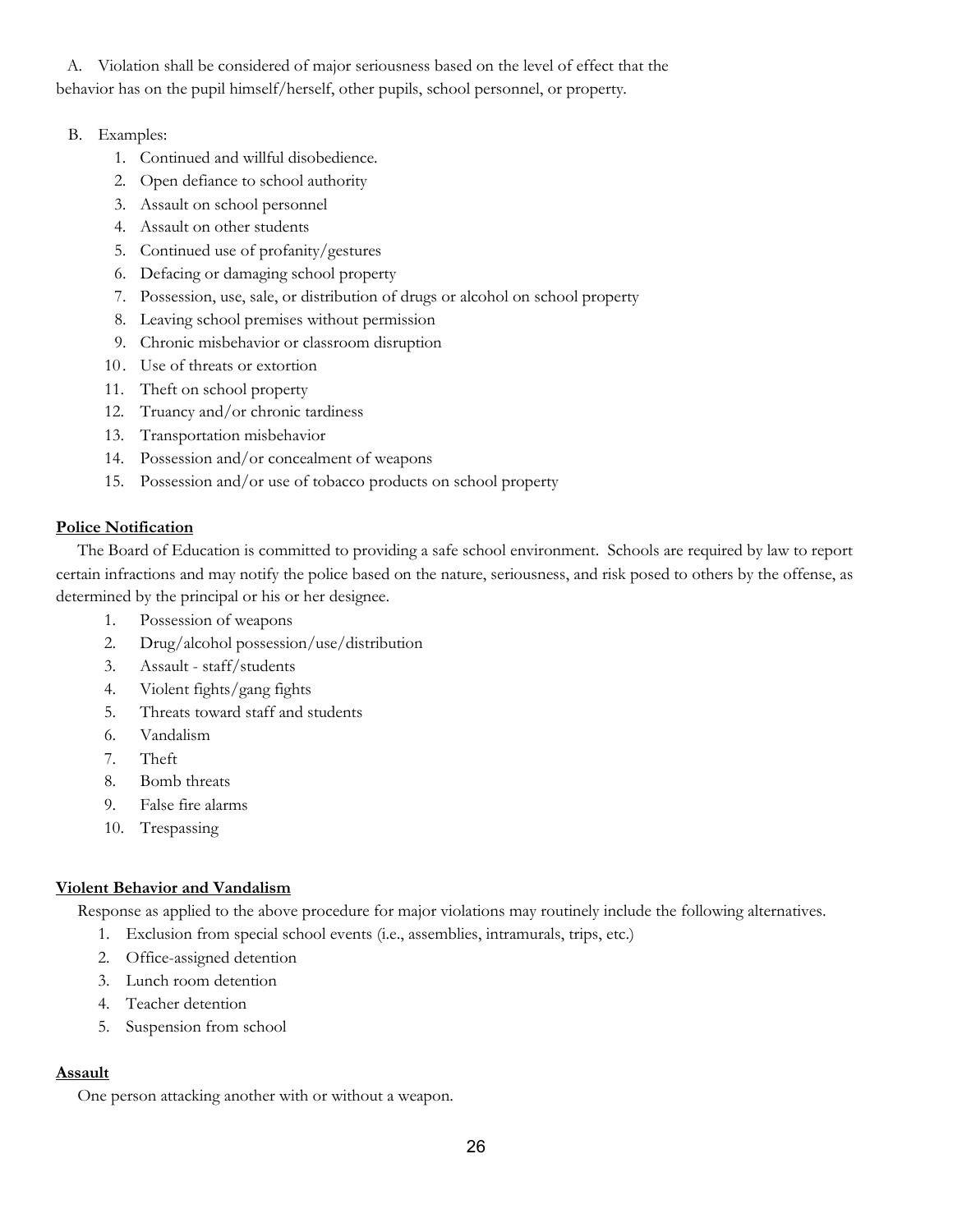#### Administrative Response

First offense - one to four day suspension and possible police complaint Subsequent offenses - three to ten day suspension in each occurrence (police complaint)

#### **Assault or Injuries to Employees**

 Attempt to make or actual causing of physical injury; or a threat to cause bodily injury; or an attempt to obtain money, goods, or information through intent of force of intimidation; upon any school personnel by any student.

#### Administrative Response

First offense - one to ten day suspension (possible police notification) Subsequent offenses- three to ten day suspension/possible recommendation for expulsion (police notification)

#### **Fighting**

Physical altercation between two or more students.

## Administrative Response

First offense - Intervention and/or one to five day suspension Subsequent offenses- one to nine day suspension (possible police complaint)

#### **Extortion**

 To obtain or attempt to obtain money, goods, or information from another person by or through force, threats or intimidation.

#### Administrative Response

First offense - one to four day suspension (possible police complaint) Subsequent offenses- three to ten day possible recommendation for expulsion (police complaint)

#### **Verbal Threats**

 Threatening a student or staff member. Administrative Response First offense - up to a five day suspension Second offense - up to a ten day suspension Subsequent offenses- up to a ten day suspension (possible police complaint)

#### **Smoking**

Smoking is prohibited by law at all times on school property.

#### Administrative Response

| First offense  | - one day in-school study session (parent notification/counselor referral) |
|----------------|----------------------------------------------------------------------------|
| Second offense | - one day suspension (parent conference)                                   |
| Third offense  | - two day suspension (parent notification/police complaint)                |

#### **Alcohol, Drugs, Narcotics**

 Procedures for the school nurse to dispense all prescribed medication during school hours, exist in each elementary school. It is the responsibility of the student or parent to make this need known to the nurse or principal.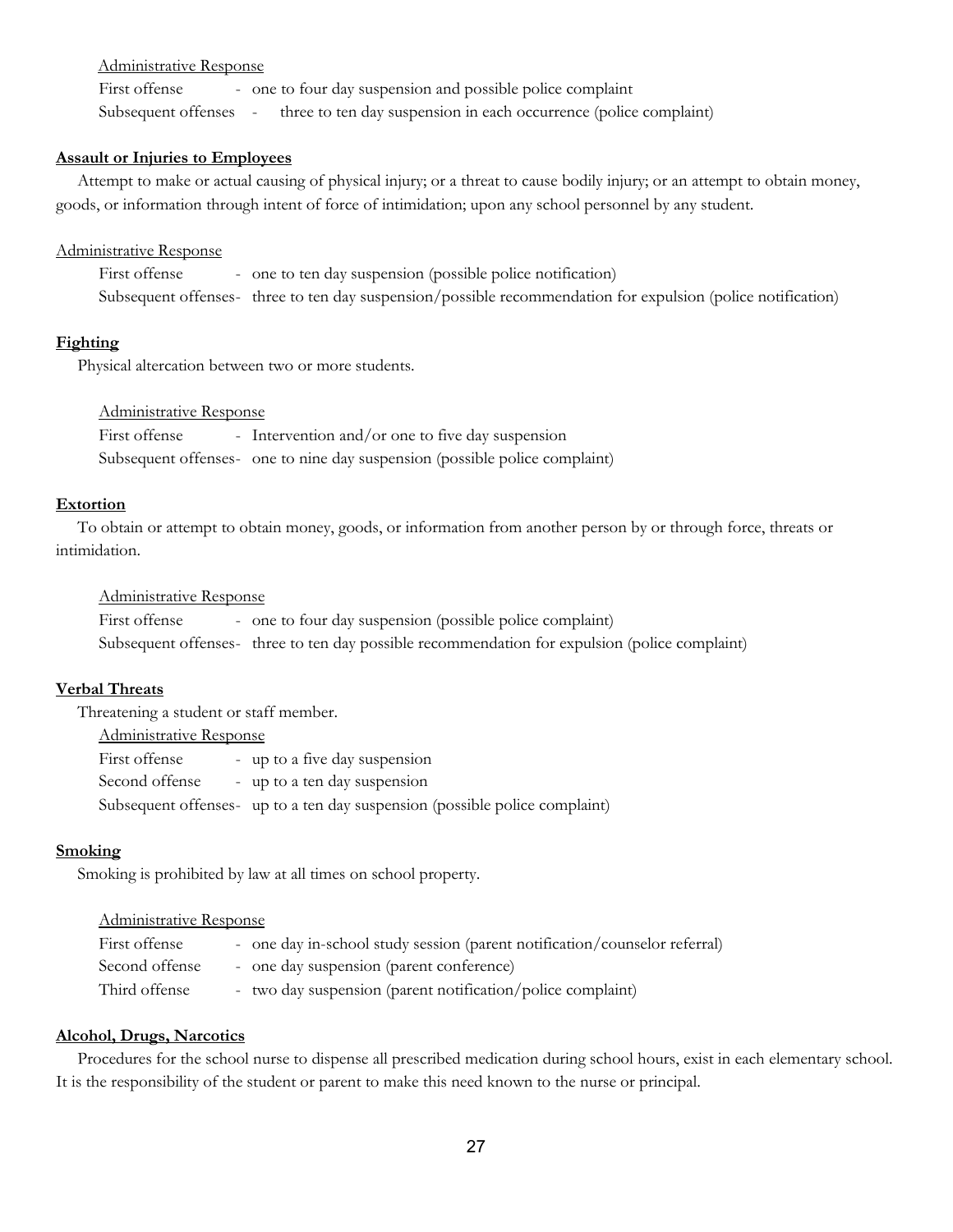School authorities will assist parents in acquiring rehabilitation experiences for the student when this assistance is deemed timely and appropriate. Continued violations and lack of parental cooperation will necessitate referral to the Superintendent for possible pupil exclusion from the Pemberton Township School system.

|  | Administrative Response |
|--|-------------------------|
|  |                         |
|  |                         |

| Possession or Use |                                                                                                                                                                                   |
|-------------------|-----------------------------------------------------------------------------------------------------------------------------------------------------------------------------------|
| First offense     | - three to five day suspension (administrator/parent conference/police notification). The<br>student will be referred to the substance abuse coordinator for mandatory counseling |
|                   | and services.                                                                                                                                                                     |
| Second offense    | - five day suspension (police notification)                                                                                                                                       |
| Third offense     | - five to ten day suspension (administrator/parent conference/police notification)                                                                                                |

## Distribution and/or Sale

| First offense  | - five to ten day suspension (administrator/parent conference/police notification)       |
|----------------|------------------------------------------------------------------------------------------|
| Second offense | - five to ten day suspension (police notification/possible recommendation for expulsion) |

## **Weapons**

 A student shall not supply, possess, handle, use or transmit a dangerous instrument or weapon on school property, to or from school, or at any school function or activity. Ammunition by itself is not considered a weapon, but ammunition is NOT permitted on school grounds.

## Administrative Response

First offense - one to five day suspension (administrator/parent conference; possible police complaint) Subsequent offenses- ten day suspension (administrator/parent conference; superintendent's hearing; possible police complaint; possible recommendation for expulsion)

## **Insubordination/Defiance/Disruptive Behavior**

 Behavior which challenges the authority of the teacher or other authorized school personnel and/or causes distraction, conflict, or disturbance thus interfering with the learning process or learning environment.

## **Abusive Behavior/Language**

 The use of abusive, offensive, vulgar, or obscene language or gestures violates school rules and the rights of others in the school environment. Students are expected to use good judgment, restraint, and consideration for others in refraining from this type of behavior.

## **Abusive Behavior/Language and Insubordination/Defiance/Disruptive Behavior**

## Administrative Response

| First offense  | - teacher/student conference; parent notification; I and RS Team referral                |
|----------------|------------------------------------------------------------------------------------------|
|                | or teacher/student/administrator conference                                              |
|                | and/or one to five day suspension                                                        |
| Second offense | - office detention; administrator/teacher/parent conference; student/guidance conference |
|                | and/or one to five day suspension                                                        |
| Third offense  | - three to five day suspension                                                           |
| Fourth offense | - five to ten day suspension; administrator/parent conference                            |

## **Vandalism/Theft/Defacement**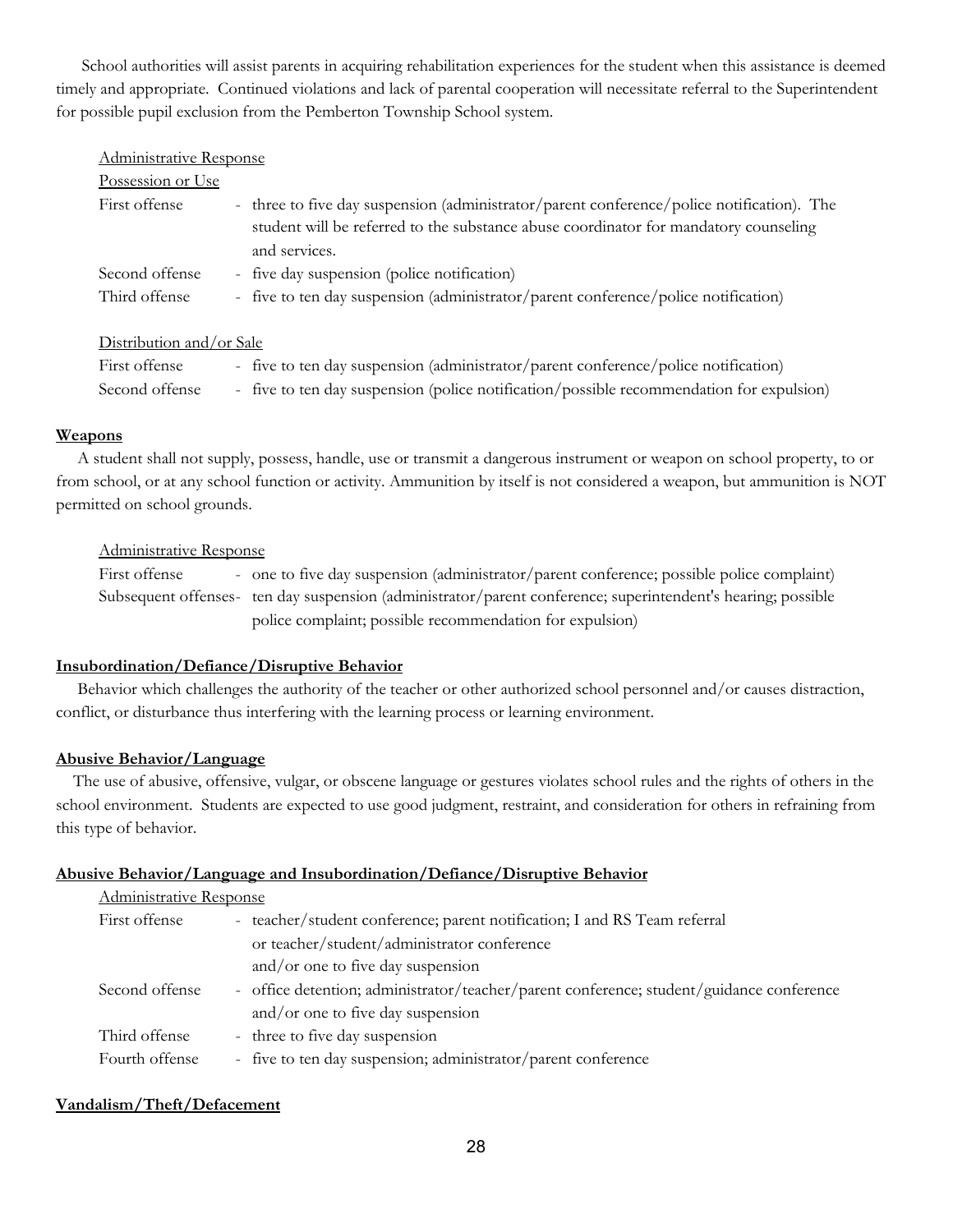New Jersey State Law and School Board Policy prohibit the willful damage or destruction by any student of school property, or taking or attempting to take any student's personal or school property by any means.

| <b>Administrative Response</b> |                                                                                                                                                                                                   |  |  |
|--------------------------------|---------------------------------------------------------------------------------------------------------------------------------------------------------------------------------------------------|--|--|
| Vandalism                      | - administrator/parent conference; one to five day suspension/student's parents must pay<br>for destruction                                                                                       |  |  |
| Each Offense                   | - possible police notification                                                                                                                                                                    |  |  |
| Theft/Defacement               |                                                                                                                                                                                                   |  |  |
| First offense                  | student/administrator conference; office detention and restitution; student/guidance<br>conference; possible police notification/student's parents must pay for destruction/one<br>day suspension |  |  |
| Second offense                 | - parent/administrator/guidance conference; one to three day suspension; restitution;<br>student guidance counseling; possible police notification                                                |  |  |
| Third offense                  | two to five day suspension; parent and police notification<br>$\sim$                                                                                                                              |  |  |

## <span id="page-28-0"></span>**SUICIDE AWARENESS & [PREVENTION](https://www.straussesmay.com/seportal/Public/DistrictPolicy.aspx?policyid=5350&search=SUICIDE+AWARENESS+%26+PREVENTION&id=dbcfea39423746028f70325837bfa033)**

#### Suicide or Sudden Death

The Board of Education recognizes that the rate of self-destructive behavior is increasing among children and adolescents in this country. Pupils who experience depression are unable to benefit fully from the educational program of the school. Moreover, a pupil who attempts suicide poses a danger both to self and possibly to others.

Therefore, the Board of Education directs that all school personnel should be alert to the warning signs of childhood and adolescent suicide and the procedures to follow in the event of an actual attempt or completion. Such signs and behavior shall be taken seriously and reported to the school administration and student's guidance counselor who shall determine what further action is required. Other district employees may be used to intervene or assist with such situations. If emergency intervention is required, the pupil shall be taken to the appropriate medical facility.

In incidents of such potential self-destructive behavior, the pupil's parents shall be notified immediately and their cooperation shall be sought for immediate intervention. If the parent is unwilling to cooperate, the school administration and/or Guidance Department shall contact appropriate agencies to request intervention on the pupil's behalf. In cases of child abuse or neglect, school personnel are required to contact the New Jersey Division of Child Protection & Permanency (DCP&P).

## <span id="page-28-1"></span>**TOY/ELECTRONIC GAMES and CELL PHONE POLICY**

 Any student who brings a cell phone or other electronic device to school does so at his/her own risk. The school is not responsible for any lost, damaged or stolen property.

Use of cell phones during the school day is strictly prohibited. All cell phones/electronic devices must be turned off and kept out of sight.

First offense - verbal warning to put the device away and parent notification

Second offense - device will be held in a secure place in the main office and returned at the end of the day; parents will be notified

Third offense - device will be held in a secure place in the main office and must be picked up by a parent or guardian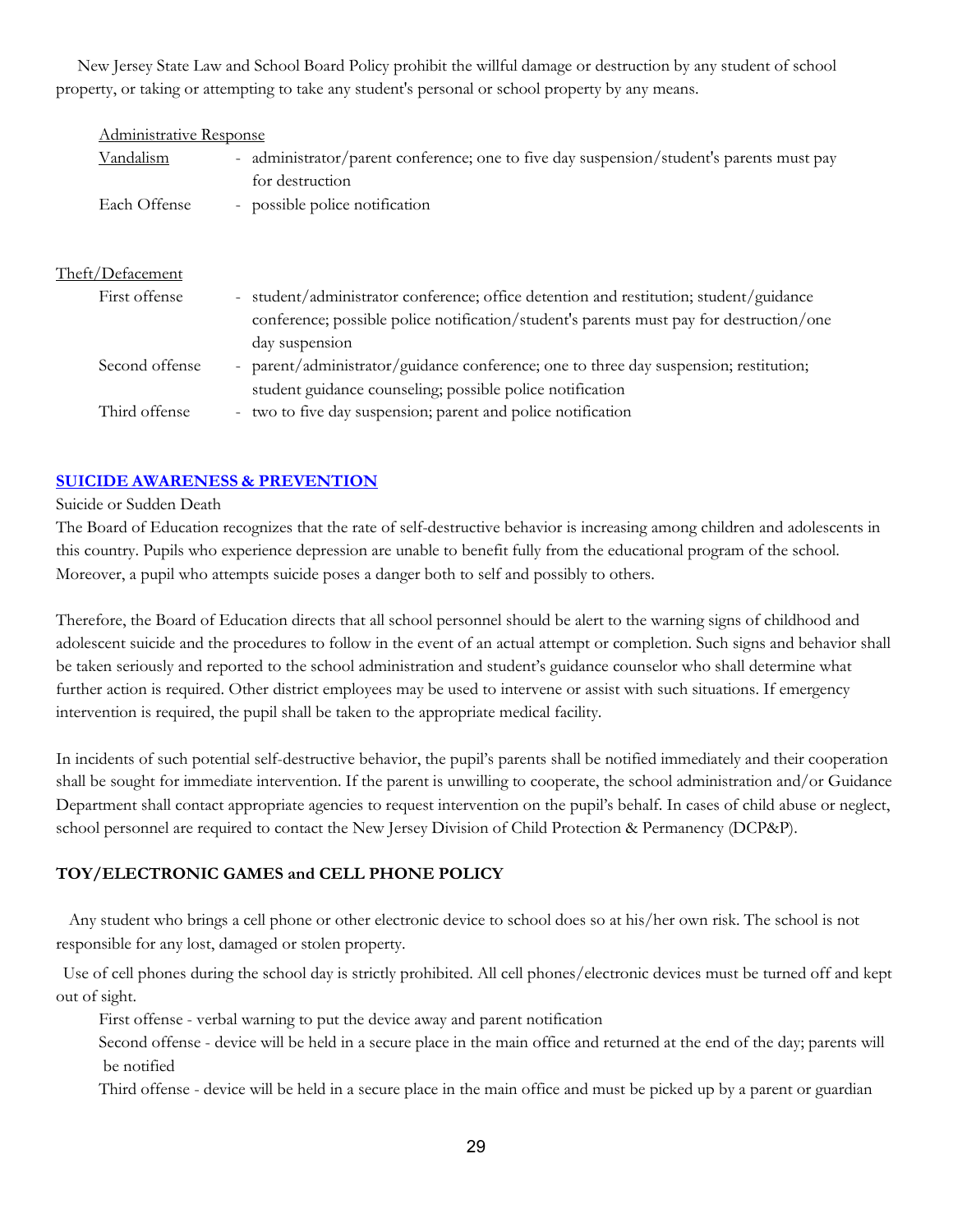## **[ELECTRONIC SURVEILLANCE](https://www.straussesmay.com/seportal/Public/DistrictPolicy.aspx?policyid=7441&search=electronic+surveillance&id=dbcfea39423746028f70325837bfa033)**

The Board of Education authorizes the use of electronic surveillance monitoring devices in school buildings and on school grounds. Therefore, all school buildings and school grounds within this school district may be monitored using such devices in accordance with Board Policy.

## <span id="page-29-0"></span>**TRANSPORTATION**

## **Policies Related to Pupil Transportation**

 The driver shall be in full charge of the bus at all times and shall be responsible for order; he/she shall never exclude a pupil from the bus; but, if unable to manage any pupil, he/she shall report the unmanageable pupil to the principal of the school he or she attends.

 A pupil may be excluded from the bus for disciplinary reasons by the principal, and his or her parents shall provide for the pupil's transportation to and from the school during the period of such exclusion.

Students must cooperate with the drivers by observing the following policies:

- 1. Pupils should be on time at the designated bus stop. **Buses cannot wait**.
- 2. Pupils must stay off the roadway at all times while waiting for the bus.
- 3. Pupils must wait until the bus has come to a stop before attempting to enter or leave.
- 4. Pupils must not move around or change seats on the bus. Seatbelts must be buckled securely.
- 5. There will be no loud talking. Normal conversation is permissible.
- 6. Pupils must keep their hands and heads inside the bus at all times.
- 7. Throwing articles of any kind is very dangerous and will not be tolerated.
- 8. Any damage to the bus will be reported to the driver at once.
- 9. Pupils will help to keep the bus clean, sanitary and orderly.
- 10. No eating or smoking on the bus at any time.
- 11. Fighting or using obscene language or signs on the bus will not be tolerated. Fighting on the bus will result in suspension. When a student is suspended from the bus, parents must provide transportation.
- 12. When crossing the highway after leaving the bus, pupils will cross in front of the bus after first looking in both directions.

 Bus drivers shall enforce all the above regulations governing the conduct of pupils when being transported in buses. Drivers have the right to assign pupils to certain seats, if necessary, to promote order on the bus.

#### **Administrative Response**

First & Second offenses - student/administrative/driver conference office detention and/or exclusion (parent notification)

Third offense - one to five day exclusion $*$ 

Fourth offense - five to ten day exclusion

Fifth offense - three to five day suspension

*\*Exclusion - Student is not allowed to ride the school bus and parents provide transportation.*

We are counting on your cooperation in making our transportation system safe.

 State Law 18A:25-2 is used as a guide by principals throughout the State of New Jersey. Its primary purpose is to enforce safety standards relative to pupil transportation.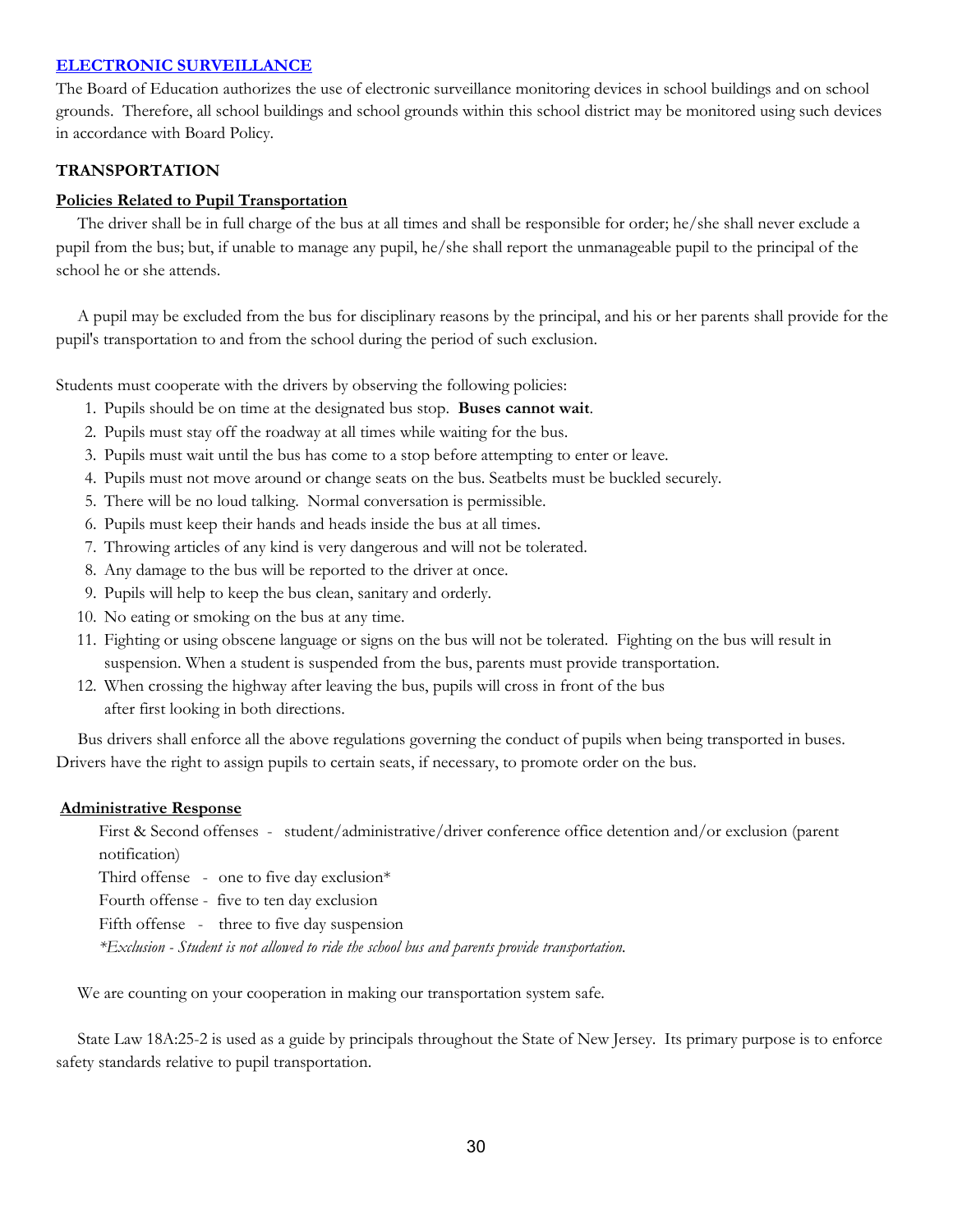A complete bus transportation schedule, including areas and times for departure is annually prepared by the Transportation Department and distributed to each household prior to school opening.

 Students may not ride other buses without a written request from the parent and approval from the bus garage. The bus garage will notify the school office that permission has been granted.

#### **Parent Responsibility**

- 1. Help the driver stay on schedule by making sure that your child gets to his/her bus stop on time.
- 2. Do not ask the driver to stop at places other than the regular bus stop. Drivers are not permitted to do this.
- 3. Teach your children to be courteous and respectful to the bus driver.
- 4. Take time to review with your child the school bus rules and regulations listed below:
	- a. While walking to and from the bus stop, do not use the property of others as a short cut.
	- b. Do not damage surrounding property while waiting for the bus.
	- c. Do not fight or quarrel on the way to, or at, the bus stop.
	- d. Do not crowd or push when getting on or off the bus.

 5. Parents driving students to school should be mindful of the limited space for traffic and parking at our schools. Buses have the right of way; drive/park in designated roadways/lots and follow the traffic flow plan of each particular school to help avoid delays and allow for safe passage of vehicles and pedestrians.

## <span id="page-30-0"></span>**[VISITOR POLICY AT ELEMENTARY SCHOOLS](https://www.straussesmay.com/seportal/Public/DistrictPolicy.aspx?policyid=9150&search=visitor+policy&id=dbcfea39423746028f70325837bfa033)**

 All visitors to the building or grounds are asked to report to the office to sign in, receive permission to be in the building, and obtain a visitor's pass. There are NO exceptions to this rule. We need to know who is in the building at all times to ensure the safety of our students and staff. Vehicle entrances and exits are clearly marked on all school properties. Please follow traffic signs denoting student drop-off/pick-up areas and visitor parking. All visitors must be prepared to present a photo ID. Only those listed on the emergency card will be permitted to remove a child from school. Appointments with staff are encouraged, to ensure the staff member is available to allocate sufficient time to the visitor.

## **STAY INFORMED...**

## **With Blackboard Connect, our district's automated phone notification system. Please make sure your child's school has your most current phone numbers!**

Visit the DISTRICT WEBSITE for the latest school news, photos and updates and links to your individual school website! **www.pemberton.k12.nj.us**

#### **EMERGENCY SCHOOL CLOSING/EARLY DISMISSAL**

You will be notified through a global call, and school closing information is also broadcast over the Pemberton Township Board of Education Channel 19, the District Website, Facebook & Twitter.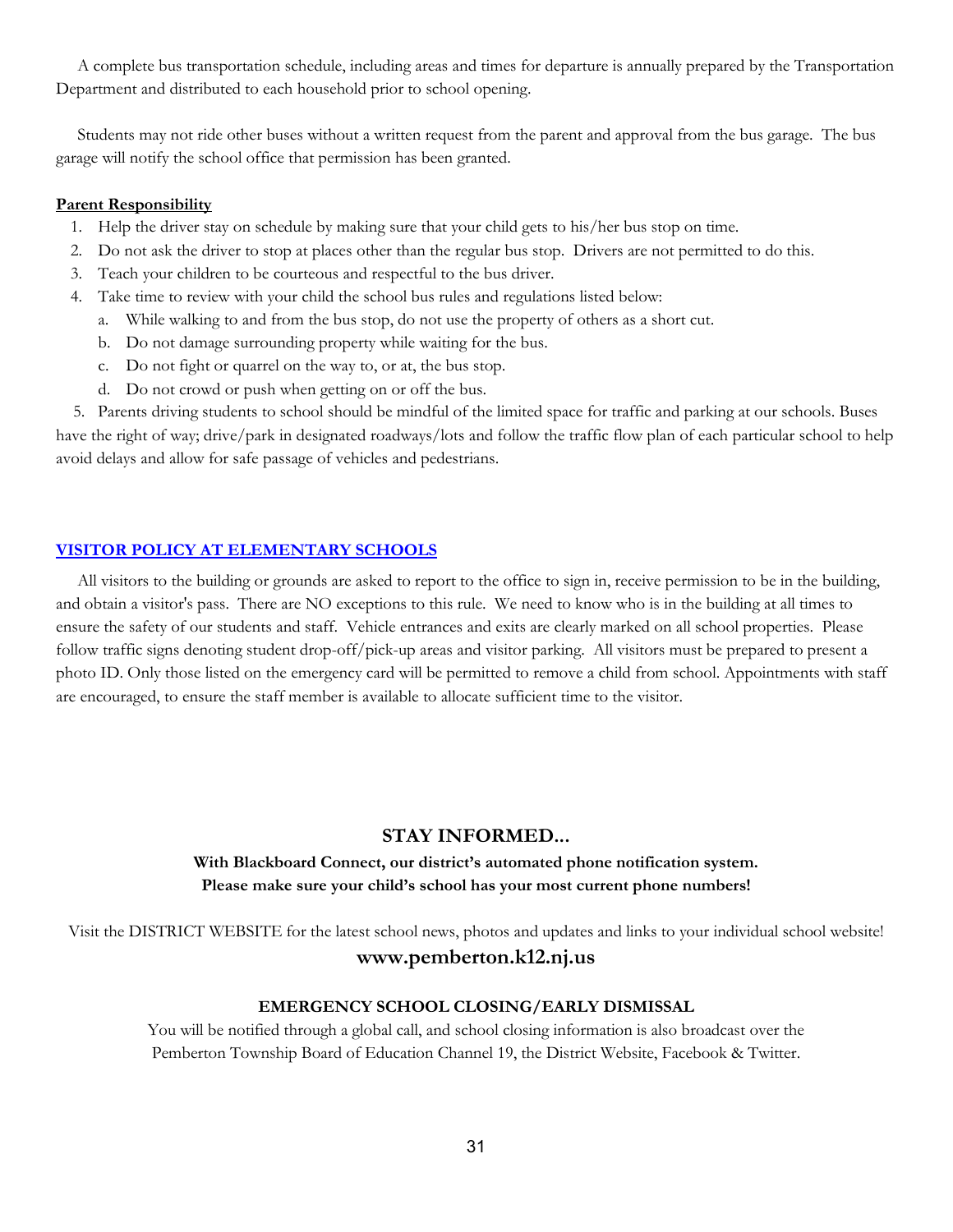## **Pemberton Township Schools Main Phone Number 609-893-8141**

| Samuel T. Busansky School<br>16 Scrapetown Road, Pemberton, NJ 08068                             | Ext. 1300 |
|--------------------------------------------------------------------------------------------------|-----------|
| <b>Denbo-Crichton Elementary School</b><br>2 Learning Way, Browns Mills, NJ 08015                | Ext. 1200 |
| <b>Howard Emmons School</b><br>14 Scrapetown Road, Pemberton, NJ 08068                           | Ext. 1350 |
| <b>Fort Dix Elementary School</b><br>1199 Juliustown Road, JB MDL, NJ 08641                      | Ext. 1450 |
| Helen A. Fort Middle School<br>301 Fort Dix-Pemberton Road, Pemberton, NJ 08068                  | Ext. 1600 |
| <b>Marcus Newcomb Middle School</b><br>300 Fort Dix-Pemberton Road, Pemberton, NJ 08068          | Ext. 1700 |
| <b>Pemberton Early Childhood Education Center</b><br>100 Arney's Mount Road, Pemberton, NJ 08068 | Ext. 1500 |
| Pemberton Township High School<br>148 Arney's Mt. Road, Pemberton, NJ 08068                      | Ext. 1800 |
| <b>Joseph Stackhouse School</b><br>125 Bldg. 1 Trenton Road, Browns Mills, NJ 08015              | Ext. 1750 |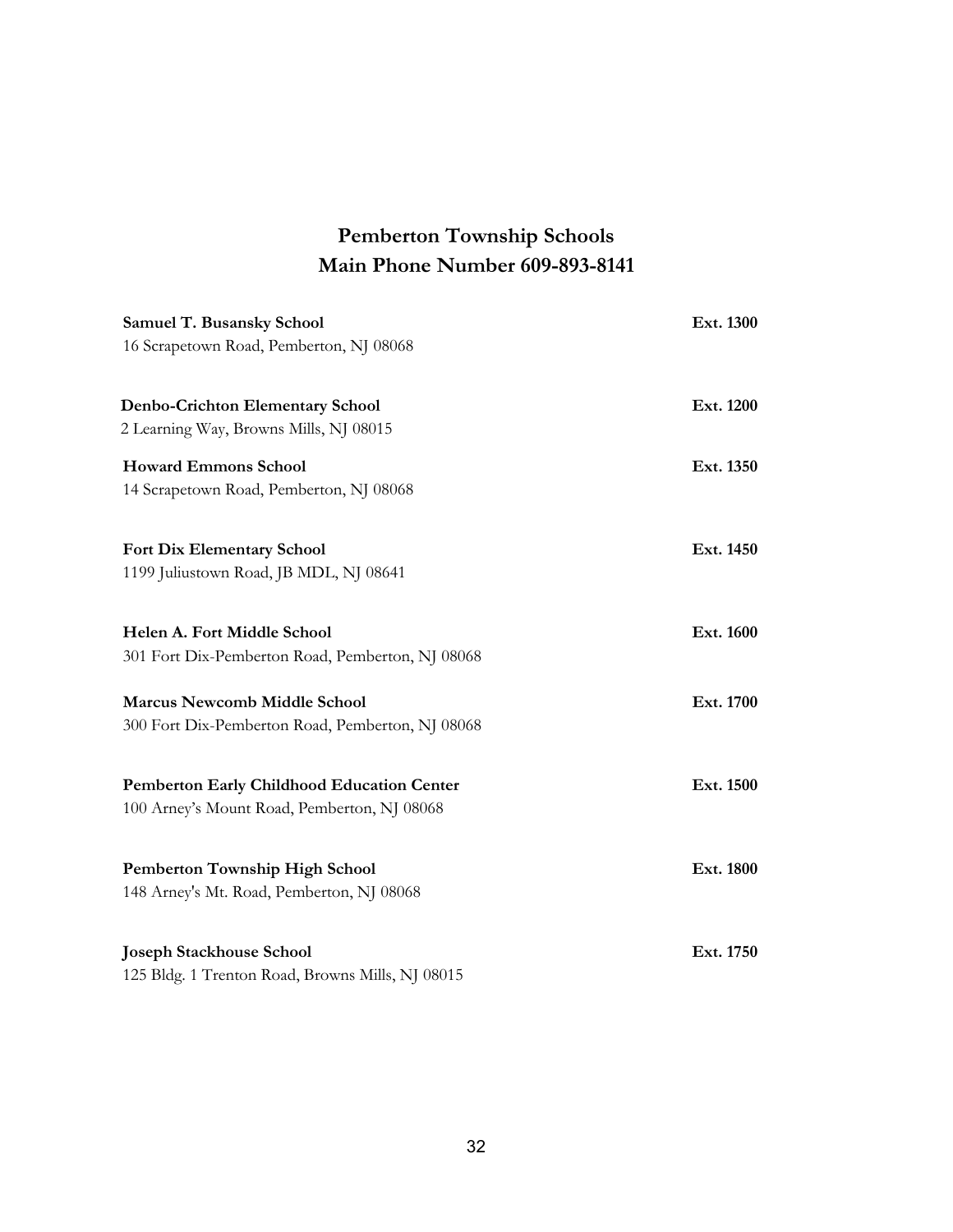## **8601- STUDENT SUPERVISION AFTER SCHOOL DISMISSAL (M)**

Section: Operations Date Created: February, 2017 Date Edited: February, 2017

## **M**

The Board of Education adopts this Student Supervision After School Dismissal Policy as a result of the New Jersey Supreme Court's decision in *Joseph Jerkins, an infant by his Guardian Ad Litem, Charles Jerkins; Charles Jerkins and Toni Jerkins, individually, v. Soweto Anderson; Kemba N. Anderson; John Does 1-10 (fictitious individuals) and ABC Corporations 1-10 (fictitious entities), and Board of Education of Pleasantville Public Schools and Rosemay Clarke*.

The New Jersey Supreme Court, in Jerkins, indicated dangers exist for younger students at dismissal as children are susceptible to numerous risks, including negligent conduct, when leaving school property. Because of these risks, the Board of Education adopts and requires the implementation of Policy 8601 for the supervision of younger students after dismissal. The supervision provisions of Policy Guide 8601 are applicable to parents or legal guardians of students attending district-operated schools or programs in grades Pre-K to five who are not eligible for district-provided transportation after dismissal or are eligible and elect not to use district-provided transportation after dismissal.

Any parent(s) or legal guardian(s) of a student attending a district-operated school or program in grades Pre-K to five where the student is not eligible for district-provided transportation or is eligible and elects not to use district-provided transportation after dismissal may request the school or program not release the student to walk home after dismissal unless the student is released to the parent(s) or legal guardian(s) or escort(s) designated by the parent(s) or legal guardian(s). The parent(s) or legal guardian(s) requesting their child(ren) only be released to a parent(s) or legal guardian(s) or parent(s) or legal guardian(s)-designated escort after dismissal must submit a completed Request for Supervision at Dismissal from School Form to the Principal or designee, or program administrator.

The Form shall be made available to parent(s) or legal guardian(s) in the beginning of the school year. Form is available on district website, [www.pemberton.k12.nj.us](http://www.pemberton.k12.nj.us/) in *Parents* section (Student Handbooks).

Only those parents or legal guardians requesting the school or program not release their child(ren) to walk home after school dismissal unless the child(ren) is released to the parent(s) or legal guardian(s) or designated escort need to complete the Request Form.

In order for the school administration to effectively implement the requirements of this Policy and to ensure the safety and security of students that will be released to a parent(s) or legal guardian(s) or designated escort, the parental request shall be applicable for every school day and shall apply for a duration period of the entire school year.The Request Form must be re-submitted at the end of the duration period. In addition, a parent(s) or legal guardian(s) may rescind their Request by submitting a written request to the Principal or program administrator indicating the date in which the parent(s) or legal guardian(s) no longer requests the school provide supervision of their child(ren) after school dismissal. The child(ren) will be dismissed in accordance with typical dismissal protocol effective the date indicated in the rescinding request.

The Principal or designee, or program administrator upon receiving the Request for Supervision at Dismissal from School Form, shall notify the appropriate school staff member(s) who has supervision of the student at dismissal time at the end of the school day of the parent's or legal guardian's request. The supervising staff member that receives such notice shall retain supervision of the student when other students are dismissed from school at the end of the school day.

Each Principal or program administrator will develop and implement a written Student Supervision After School Dismissal Plan for their school building or program location. This Plan shall include the school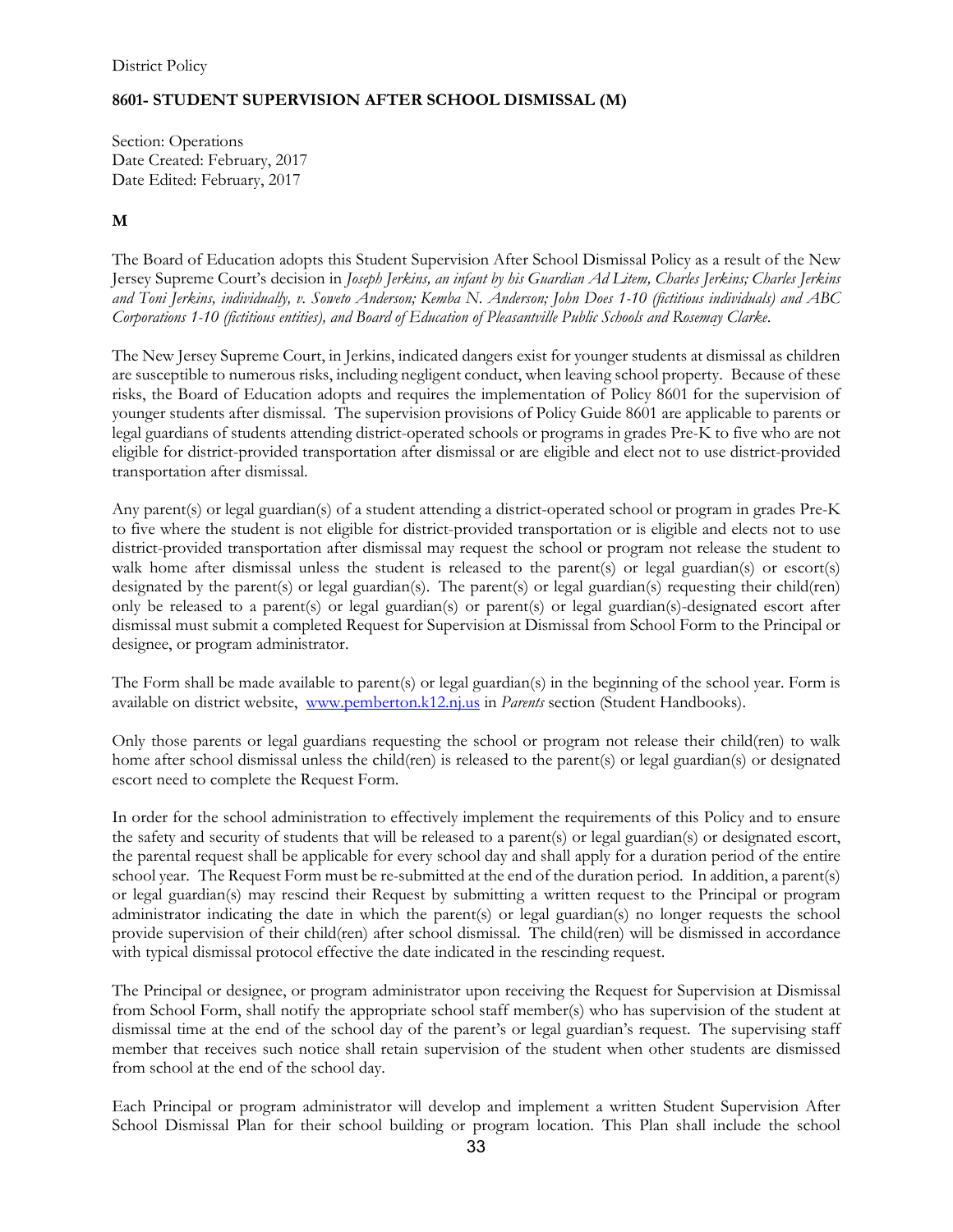building's or program's supervision procedures for students at the end of the school day to the designated area in the school building or program and the location of the designated area in the school building or program. The Plan shall be based on the school's or program's ability to provide supervision, the accessibility for the parent(s) or legal guardian(s) or designated escort to pick-up the child without disrupting dismissal of the remaining school population, and other considerations unique to the school building or program location. The school's or program's Student Supervision After School Dismissal Plan shall be provided to all parent(s) or legal guardian(s) that have submitted a Request Form.

In the event the parent(s) or legal guardian(s) or designated escort does not arrive to pick up their child(ren) after the dismissal time of school, the Principal or designee will attempt to contact the parent(s) or legal guardian(s) using the district's emergency call procedures.

Students shall be supervised by school staff after school dismissal to the location of the Board-approved afterschool program. The staff member(s) of the after-school program will assume supervision of the student and will only release the student when the parent(s) or legal guardian(s) or designated escort arrives in the designated area in the after-school program.

In order to ensure the safety of other students being dismissed from school in accordance with typical school dismissal protocol, to limit interaction of parent(s) or legal guardian(s) or designated escorts with other students, and to avoid traffic and vehicular congestion outside the school building, the Principal or program administrator may prohibit the parent(s) or legal guardian(s) or designated escort from entering the school building until a time period after school has dismissed or until school buses and other vehicular traffic have cleared the school site. This determination may be made by each Principal or program administrator after considering the unique circumstances of the school building and the building's typical dismissal protocol.

In the event of an emergency such that, when an unforeseen event prevents a parent(s) or legal guardian(s) or designated escort from arriving for the child(ren) at dismissal within the time period designated by the Principal or program administrator, the student will remain under the supervision of the after-school program until the parent(s) or legal guardian(s) or designated escort arrives and signs the student out of school. In this circumstance, the parent(s) or legal guardian(s) may be subject to after-school program fees.

The school will provide parent(s) or legal guardian(s) information regarding any supervised after-school services, if any, that may be available to students at the school's facilities after formal school dismissal.

This Policy shall be published in student/school handbooks. In addition, the school district shall provide to parent(s) or legal guardian(s) in the beginning of the school year, the school's calendar to include the starting and dismissal times for full session, half-session, and early dismissal days due to weather or other emergencies. Parent(s) or legal guardian(s) shall be required to return to the school a signed acknowledgement of receipt of the student/school handbook, which shall include this Policy and the school calendar. In addition, any changes to the school's calendar made during the school year shall also be provided to parent(s) or legal guardian(s).

Adopted: 23 February 2017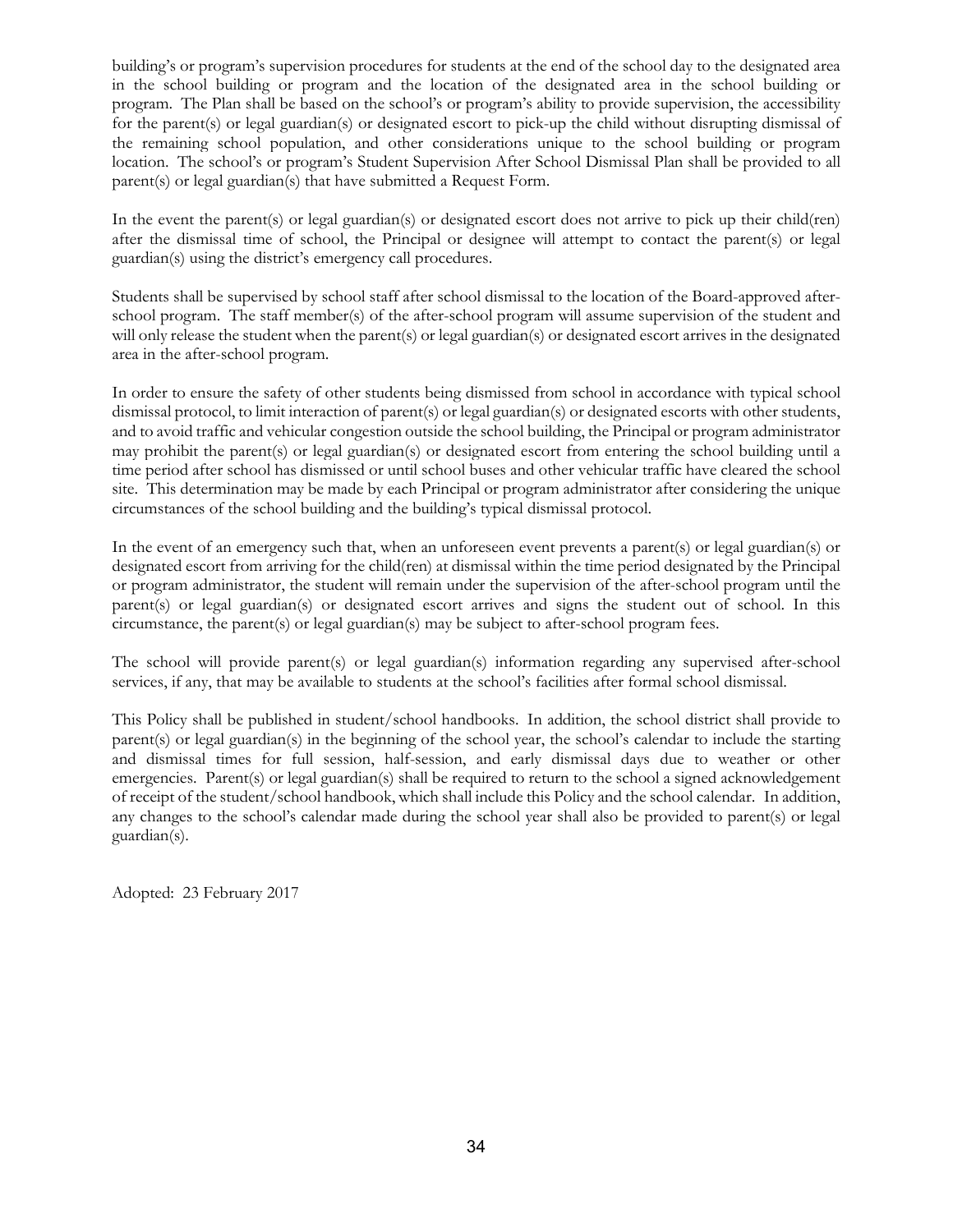## **Pemberton Township Schools Escort Dismissal Request for Supervision at Dismissal Form**

| School:                      |               |               |  |
|------------------------------|---------------|---------------|--|
| Child's                      | Homeroom      |               |  |
| Name:                        | Teacher:      | Grade:        |  |
| <b>Parent/Legal Guardian</b> |               |               |  |
| Home                         | <b>Work</b>   | <b>Cell</b>   |  |
| <b>Phone:</b>                | <b>Phone:</b> | <b>Phone:</b> |  |

**I am requesting the school only release my child to his/her parent/legal guardian or the escorts I have designated below. By signing at the bottom of this form, I understand the following:**

- All students using **Escort Dismissal** must be picked up in the school car line.
- Students designated as participating in escort dismissal will be supervised with the car line students until the regular car line has been completed.
- This dismissal procedure shall be effective upon school official signature and shall apply to all school days including early dismissal days.
- Once my child leaves the school property with their designated escort, the district is not responsible for my child's actions or the actions of the designated parent/guardian or escort.
- In the event that my child is not picked up on time or by the designated adults, my child will be placed in the after school program and I will be responsible for the costs associated with the program.
- Any designated escort must by 18 years of age or older.
- Any parent/guardian or escort should be prepared to show ID to school personnel and must sign the dismissal log.
- My child will not be dismissed to any person not listed on this form.

|                                                                                  | . דוווט מקופטוווטות אזוווירטוומוודוווי טווטט וווי טווט טוווט טווטטו אָפֿטר מוויסט ופאטונטט וווי אזומווע |  |  |  |
|----------------------------------------------------------------------------------|---------------------------------------------------------------------------------------------------------|--|--|--|
| The following are designated to pick up my child after school from the car line: |                                                                                                         |  |  |  |
| <b>Parent/Legal Guardians</b><br><b>Designated Escorts:</b>                      |                                                                                                         |  |  |  |
|                                                                                  |                                                                                                         |  |  |  |
| 2.                                                                               | 2.                                                                                                      |  |  |  |
|                                                                                  | 3.                                                                                                      |  |  |  |
|                                                                                  | 4.                                                                                                      |  |  |  |
| <b>Parent/Guardian Signature:</b>                                                | Date:                                                                                                   |  |  |  |
|                                                                                  |                                                                                                         |  |  |  |
|                                                                                  |                                                                                                         |  |  |  |
| <b>School Office Approval:</b>                                                   | Date:                                                                                                   |  |  |  |
|                                                                                  |                                                                                                         |  |  |  |

## ● This agreement will remain in effect for the entire school year unless revoked in writing.